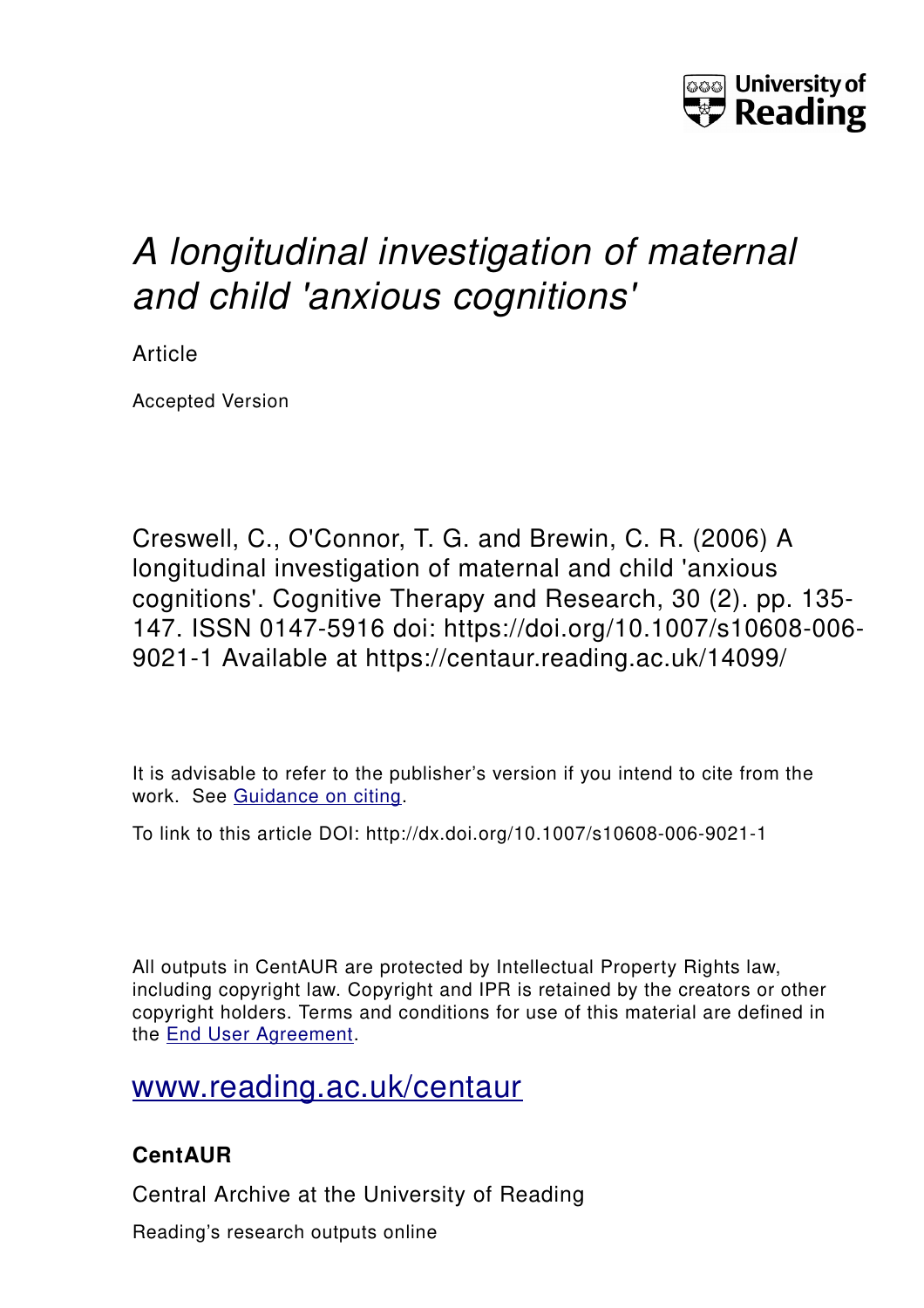# A Longitudinal Investigation of Maternal and Child 'Anxious Cognitions'

Article

Accepted version

Creswell, C., O'Connor, T. & Brewin, C. (2006). A Longitudinal Investigation of Maternal and Child 'Anxious Cognitions'. *Cognitive Therapy and Research,* 30, 135- 147. doi: 10.1007/s10608-006-9021-1.

Publisher Statement: The final version of this article is available at link.springer.com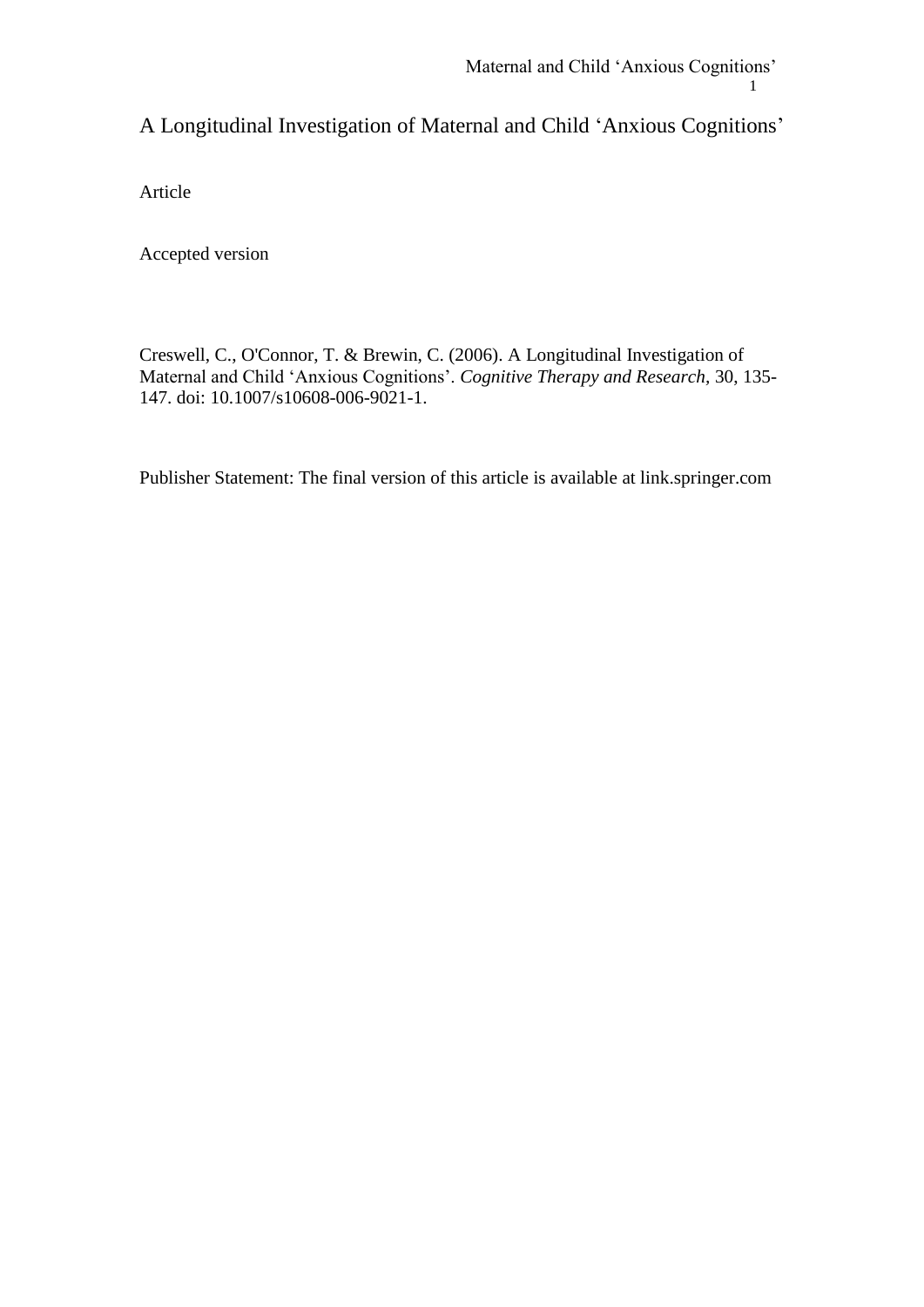## A Longitudinal Investigation of Maternal

and Child 'Anxious Cognitions'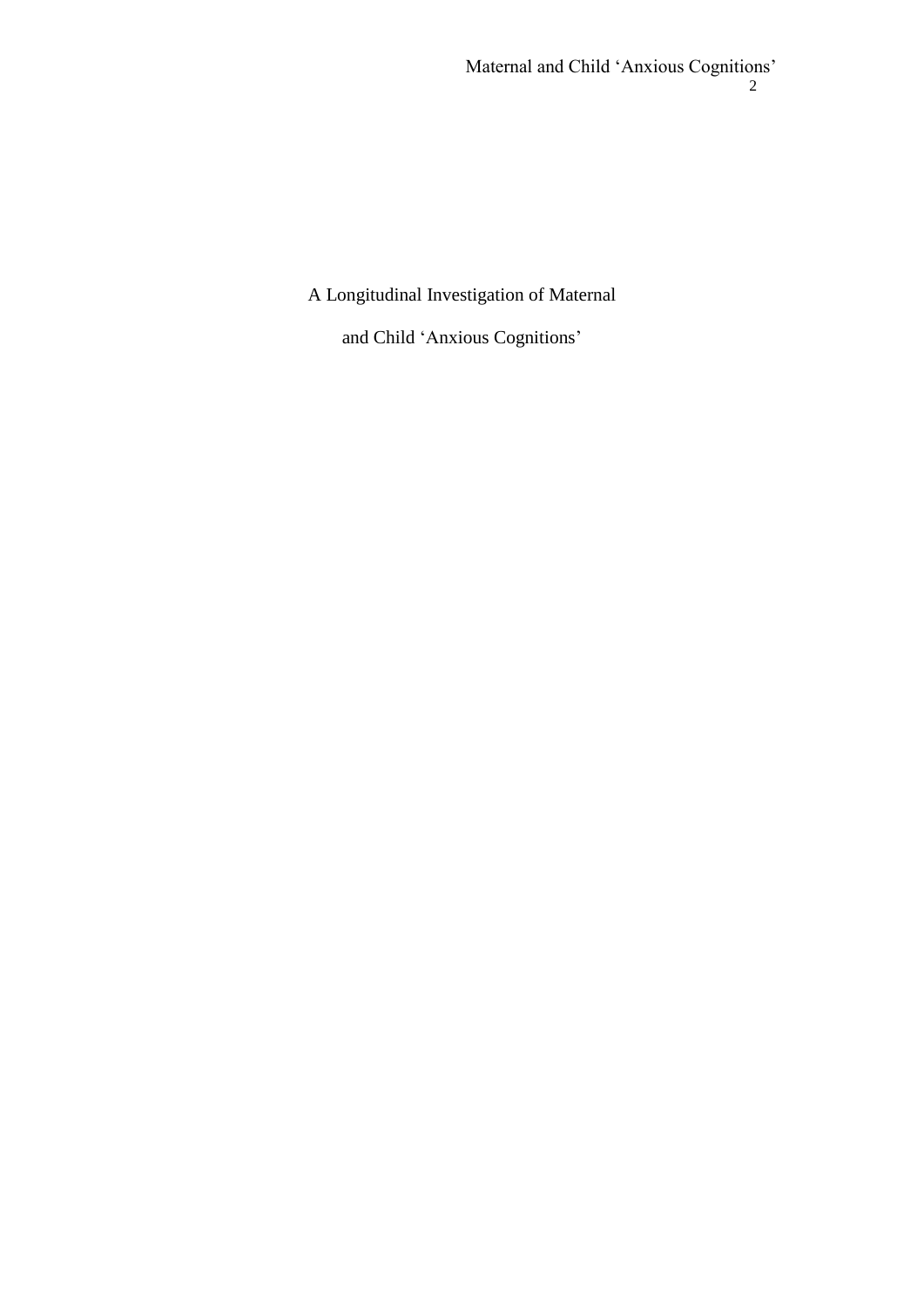#### Abstract

Overestimation of threat and underestimation of coping have been frequently reported amongst anxious adults and children. The current study examines the longitudinal relationship between mothers' anxious cognitions and expectations about their child, and children's anxious cognitions. 54 children (aged 10-11 years) and their mothers reported on their interpretation of ambiguous scenarios at two time points. Mothers also reported on their expectations about their child's reaction to ambiguous situations. Significant cross-sectional associations were found between mother and child anticipation of distress. Associations were most consistent between mothers' expectations and children's cognitions. Furthermore, based on regression analyses, mothers' expectations predicted change in children's anxious cognitions over time. Evidence for a reciprocal relationship, that child cognitions predict change in mothers' expectations, was found for girls. The results provide empirical support for potential influences on the development of children's 'anxious cognitive style', and suggest targets for preventing and reducing maladaptive cognitions in children.

Keywords: anxiety, cognition, children, mothers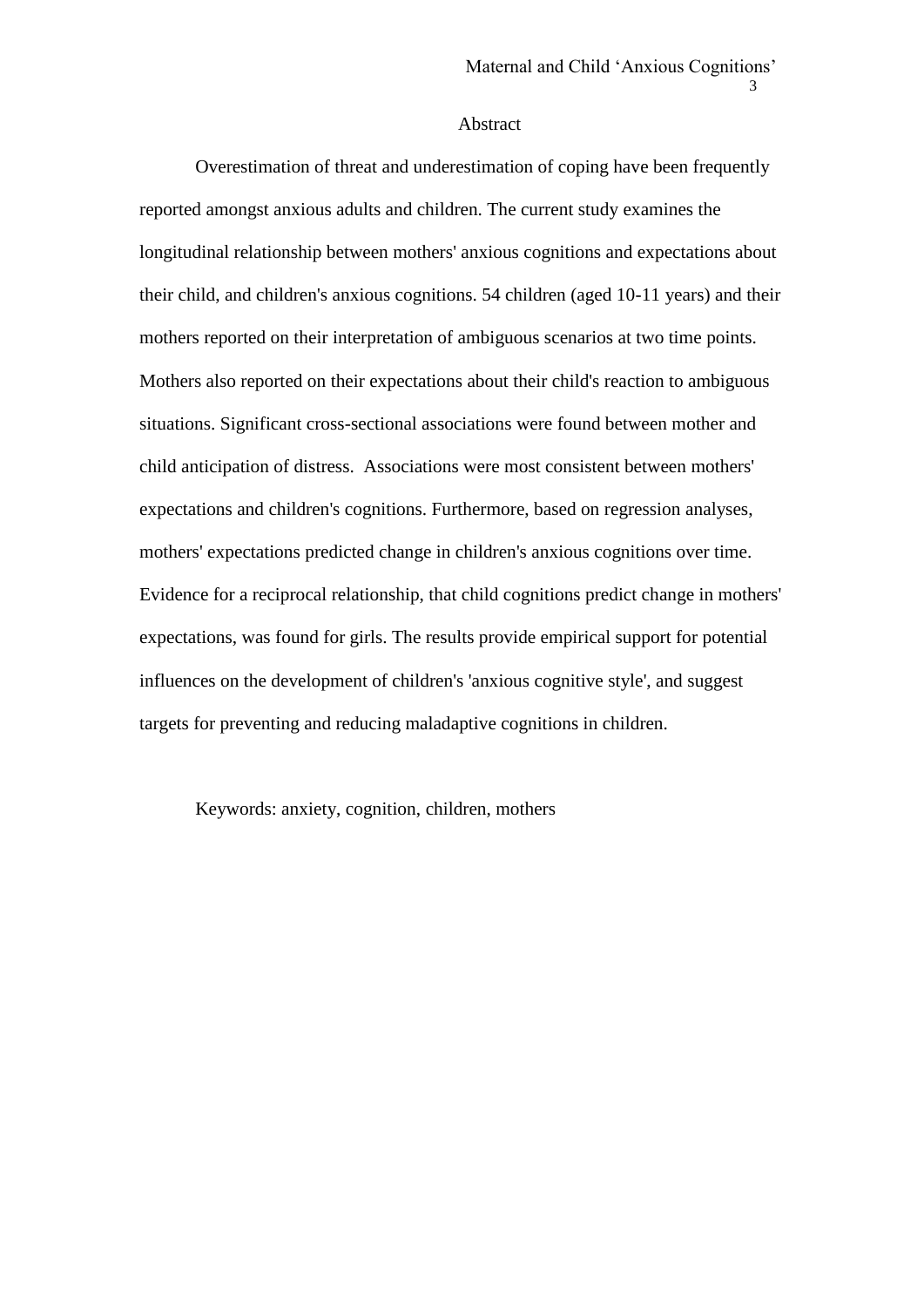A Longitudinal Investigation of Maternal and Child 'Anxious Cognitions'

Overestimation of danger, threat, and fear, and underestimation of personal ability to cope with threat, is integral to most cognitive models of anxiety (Beck, Emery, & Greenberg, 1985) and the presence of these interpretation biases has been reported amongst highly anxious adults (e.g., Butler & Mathews, 1983; Mathews, Richards, & Eysenck, 1989) and children (e.g., Barrett, Rapee, Dadds, & Ryan, 1996; Muris, Luermans, Merckelbach, & Mayer 2000). These cognitions are proposed to play a causal and maintaining role by inducing anxious mood and avoidant behavior, which in turn reinforce the anxious cognitions. The current study adds to this line of investigation by examining the longitudinal links between anxious cognitions in mothers and their children.

Anxiety disorders tend to co-occur within families (Last, Hersen, Kazdin, Francis, & Grubb, 1987; Last, Hersen, Kazdin, Orvaschel, & Perrin, 1991; Weissman, Leckman, Merikangas, Gammon, & Prusoff, 1984) and parental factors have been implicated in the development of anxiety disorders (e.g., Rapee, 2001). The specific role of parents' anxious cognitions, in particular how they interpret events in terms of the threat they pose and distress they will likely cause, in the transmission of anxiety remains largely unexplored, however. Cross-sectional studies have found significant parent-child resemblance for several categories of anxious cognitions, including attribution style (Seligman, Peterson, Kaslow, Tanenbaum, Alloy, & Abramson, 1984), dysfunctional attitudes (Alloy, Abramson, Tashman, Berrebbi, Hogan, Whitehouse, et al., 2001), Beck's negative cognitive triad (Stark, Schmidt, & Joiner, 1996), and learned resourcefulness and positive attitudes (Brewin, Andrews, & Furnham, 1996; but see Kaslow, Rehm, & Siegel, 1984; Oliver & Berger, 1992).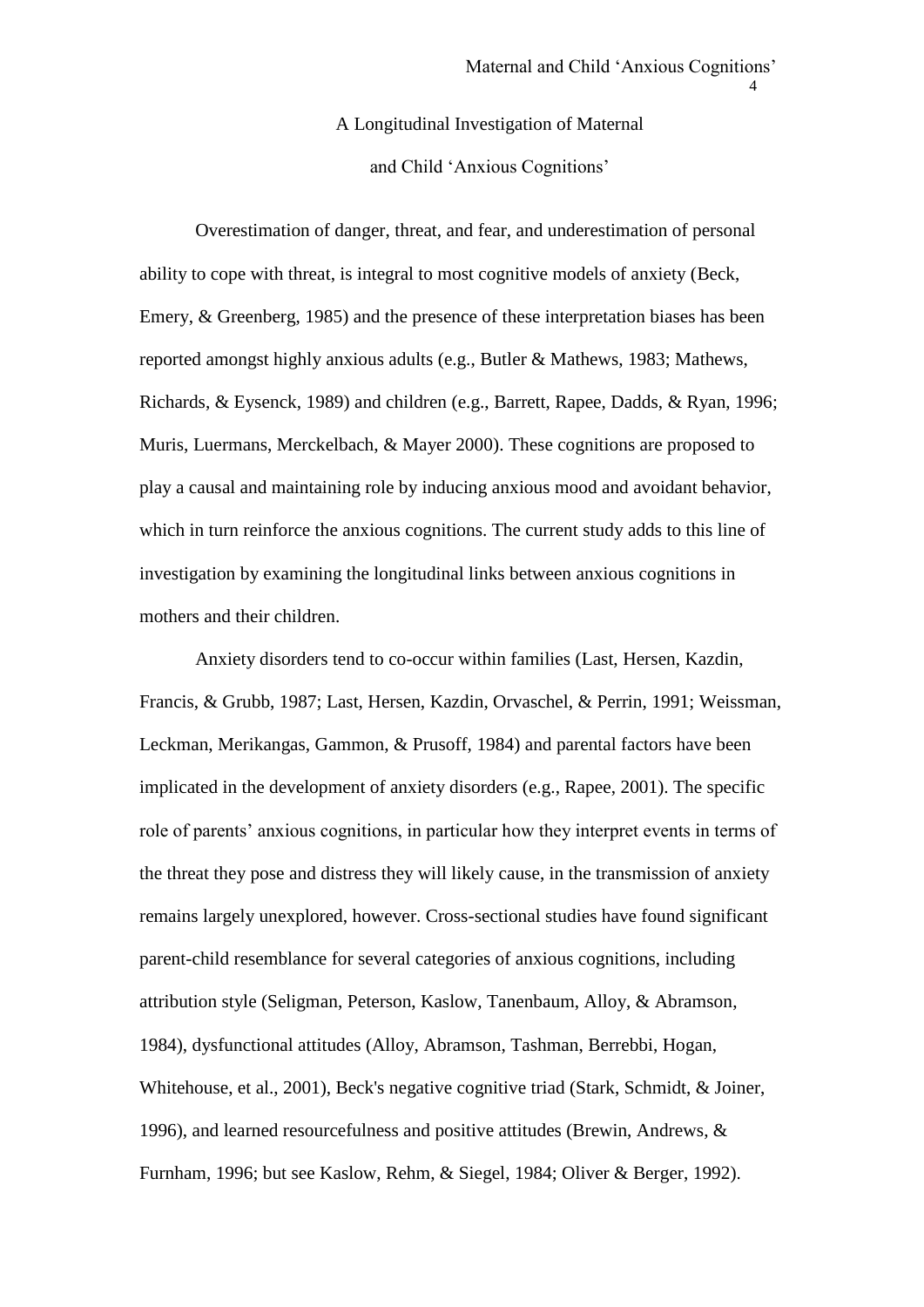These findings are consistent with the hypothesis that children develop a cognitive style as a result of modelling by significant others, such as parents (e.g., Alloy, 2001).

If parent cognitions are to be ascribed a causal role in child cognitive vulnerability, then longitudinal data are required, especially to assess if parental cognitive style predicts intra-individual *change* in child cognitions. Accordingly, the current study tests longitudinal hypotheses about intra-individual change in child cognitive vulnerability to anxiety.

In addition to 'direct' modelling, Alloy (2001) suggests that the feedback children receive from significant others about their competencies or appropriate ways to interpret situations may contribute to how their cognitive style develops. Researchers have attempted to operationalize this feedback process in several ways, most notably by assessing parental expectations. Parents' expectations about their child's responses and the child's developing cognitions may, in fact, account for the association between parents' self-referent cognitions and child cognitions. For example, parents' expectations about their child's behavior are associated with their (clarify whose explanatory style) own explanatory style and self-concept (Cole, Maxwell, & Martin, 1997; Fincham & Cain, 1986; Garber & Flynn, 2001; Turk & Bry, 1992). Similar findings were reported for anxiety: anxious parents appear to expect their child to be more anxious, avoidant (Cobham, Dadds, & Spence, 1999) and distressed (Turner, Beidel, Roberson-Nay, & Tervo, 2003) than do less anxious parents. Furthermore, Alloy et al. (2001) reported that a direct association between parent self-referent cognitions and child cognitions was less robust than the relationship between parents' *expectations* about their children and children's selfcognitions.

#### Directions of effect in anxious cognitions between parents and children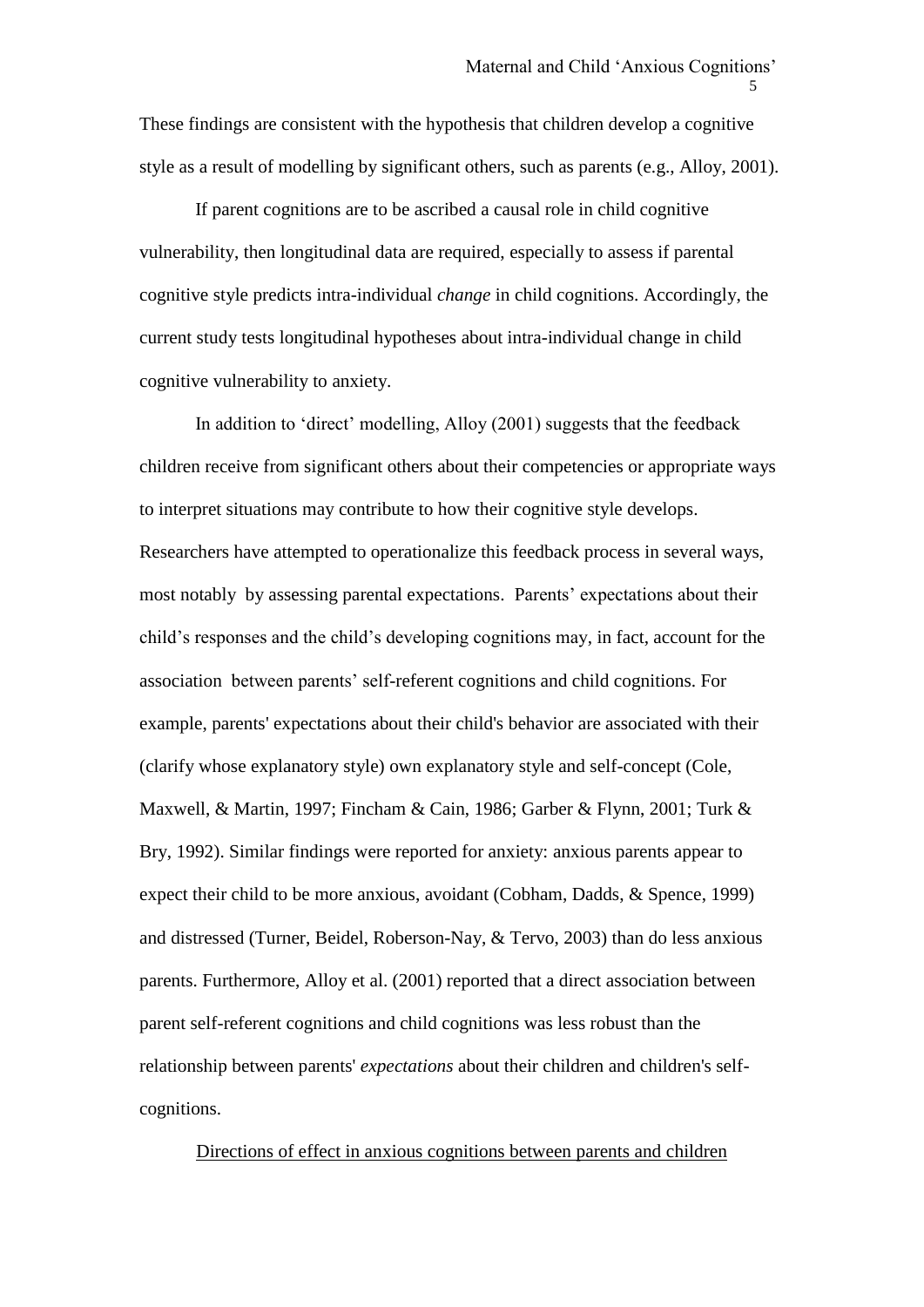Prospective studies support the hypothesis that the direction of association is from parents' representations of the child to child cognitions. For example, others' appraisals (parents', teachers' and peers') predicted change in children's selfcompetence in a four-year study (Cole, Jasquez, & Maschman, 2001; see also Alloy et al., 2001). Cole et al. (2001) cite this as support for 'the looking glass hypothesis' (Cooley, 1902; Mead, 1934) that children's self-appraisals are shaped in part by evaluations of them by significant others. Whether the reciprocal relation also exists has received little attention. However a dynamic, reciprocal family-based model of how parent expectations may be transferred to and adopted by children was suggested by Barrett, Rapee, et al. (1996). They found that anxious children's tendencies to make avoidant plans in response to ambiguous scenarios were enhanced after participating in family discussions. The authors reported that parents typically reciprocated – and reinforced – their child's threat-talk and avoidant solutions, suggesting parental communication may be part of a maintaining cycle of interaction (Dadds & Barrett, 1996). The implication is that parents' expectations may be *responsive* to children's own anxious cognitions, and that a unidirectional, parentchild model may misrepresent the process by which children develop sustained cognitive vulnerability to anxiety. The findings highlight the need for more longitudinal investigations to assess the reciprocal connections between parent and child cognitions.

The current study adds to recent research by examining the longitudinal relationship between mothers' anxious cognitions and expectations of their child, and children's anxious cognitions. The methodological advantages of the research include a longitudinal design to assess the reciprocal pattern of mother and child influence and a distinction between maternal cognitions made from the point of view of the self and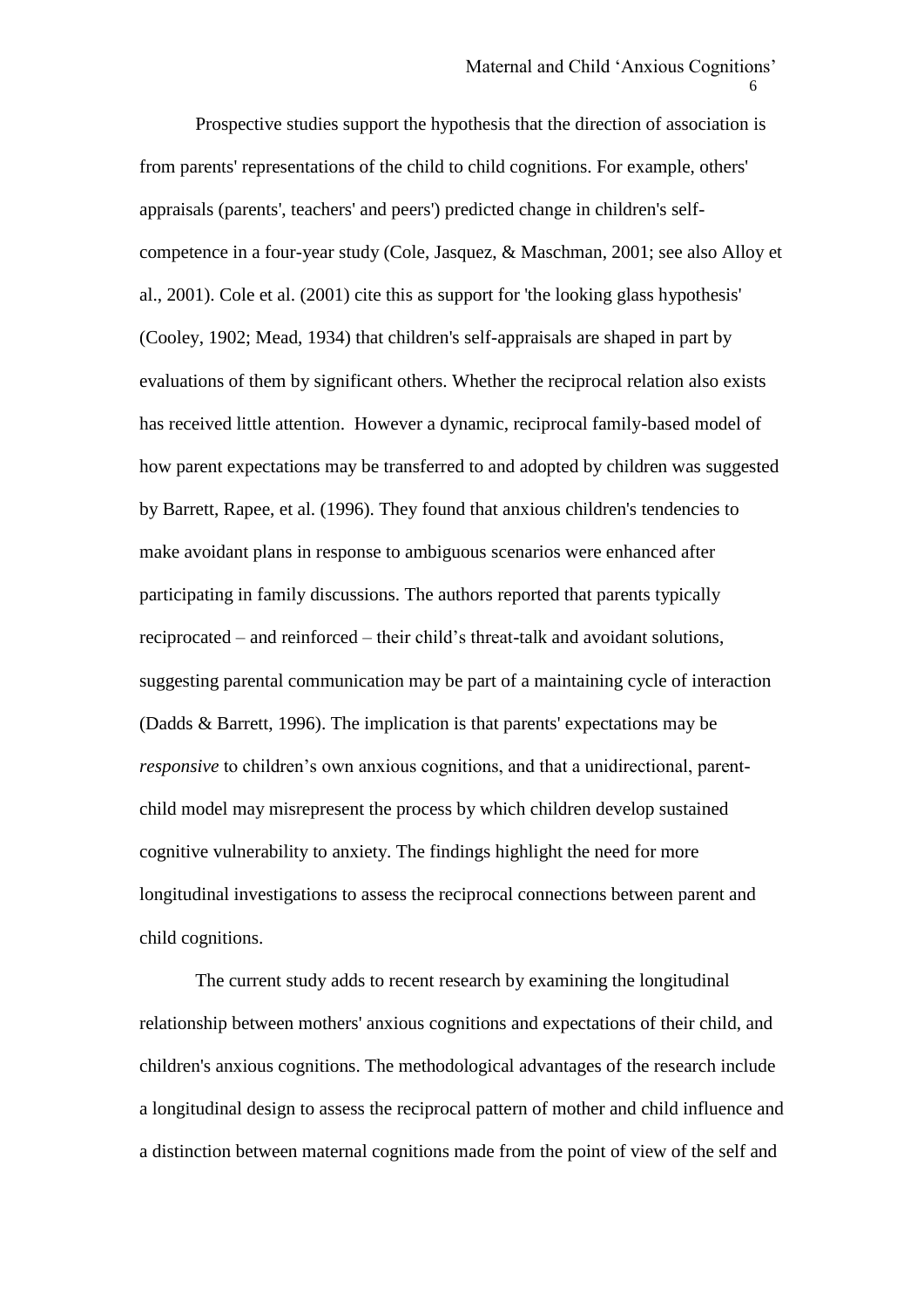about the child. Furthermore, in this study we focussed on a cohort from a single school age-group to minimise the confounding effect of potentially different mechanisms operating on the development of children's cognitions at different points in their development. Specifically we focussed upon late childhood when children make social comparisons and have the capacity to see themselves as others perceive them (Cole et al., 2001), and thus may be particularly influenced by others' expectations of them. In addition the time period assessed included a universal event that presents a naturalistic stressor, the transfer from primary to secondary school. This transition marks a time of change in school environment, academic and social activities (Robinson, Garber, & Hilsman, 1995) and has been associated with increased psychological distress and problem behaviour (e.g., Robinson et al., 1995; Chung, Elias, & Schneider, 1998) and was incorporated to maximise the potential to identify change . For the purposes of the current study 'change' will be assessed by controlling for time 1 variables when testing associations with time 2 variables.

 $7\,$ 

The following hypotheses were tested:

1. Mothers' anxious cognitions (about Threat and Distress), expectations about their child, and children's anxious self-cognitions will be significantly inter-related. 2. Mothers' cognitions and expectations of the child will predict change in children's cognitions over time.

The reciprocal hypothesis was also investigated:

3. Children's cognitions will predict change in mothers' cognitions and expectations of the child over time.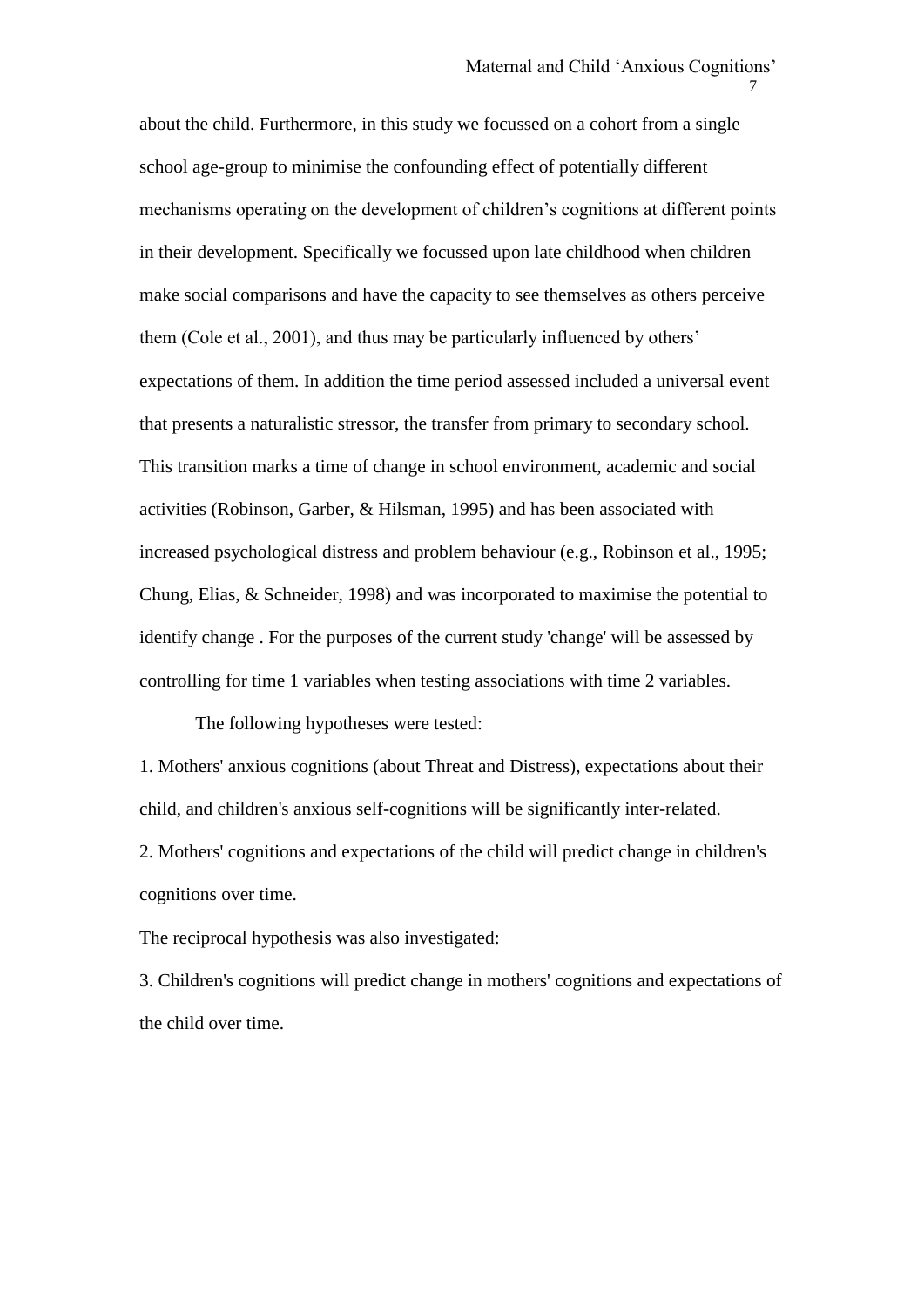#### Method

#### *Sample*

The participants were 65 children (30 boys and 35 girls) from U.K. school year 6 (aged 10-11 years) and their mothers who responded to a letter inviting them to take part in a study on thoughts and feelings of children and their parents. These families represented 27% of the population invited (n=242; n=199 not invited due to concerns about English proficiency or the presence of significant learning disability in the child) from 14 mixed-sex, state primary schools in North London. These 14 schools were representative of the 47 primary schools in the borough on several key demographic indicators, e.g., the proportion of children eligible for free school meals (41.7% vs. 41.2%) and proportion from an ethnic minority background (55.2% vs. 57.1%). Despite the low take-up rate, participating children appeared to be representative of the larger population based on several indicators (aside from those which served as exclusions, noted above) including gender composition, frequency of special-educational needs, and single-parent family status. Participating children were more likely to be White-British (56 % versus 40%;  $\chi^2(2) = 6.18$ , p < .05) and less likely to be receiving free school meals (25 % versus 46 %;  $\chi^2$  (1) = 8.03, p < .005; this is to be at least partly explained by the greater involvement of social services for recently immigrated families, who were disproportionately excluded from this study because of concerns about English proficiency). Thus where there were differences they were likely to reflect the restriction to English speaking families and the tendency for high-socioeconomic risk individuals not to volunteer for research.

11 of the 65 families were not able to participate in the follow-up phase of the study (1 mother deceased, 2 untraceable, 4 children declined, 4 mothers declined).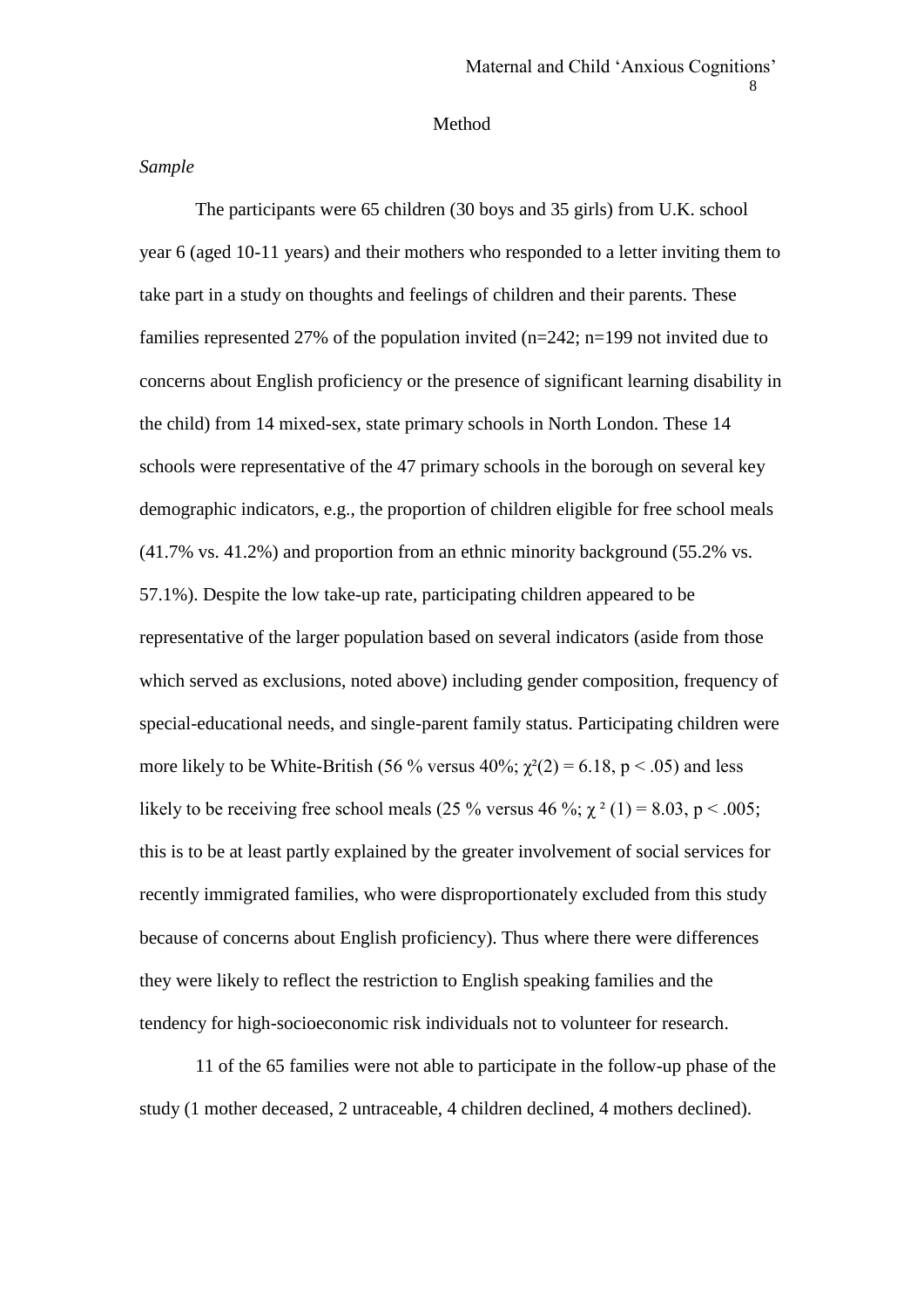Fifty-four families, therefore, participated at both the time 1 and time 2 assessments. Participants and non-participants did not differ on any measures at time 2.

#### *Procedure*

Families who agreed to take part in the study were visited in their home or school for the two waves of data collection by doctoral or masters level researchers with a background in psychology who had been trained on the administration of all measures. After being given both written and verbal information about the study, mothers and children signed informed consent forms. Mothers and children completed questionnaires either in different rooms or on different days (within a 2 week period). A researcher was present throughout completion of questionnaires in order to check understanding, respond to queries and to guide the participant through the Ambiguous Situations Questionnaires (ASQ). Depending on the reading skill of the child, s/he filled out each questionnaire independently or with assistance from a researcher. Each family was given £20 payment for taking part at each phase.

The first assessment took place in the final half of the final year at primary school and the second assessment took place in the final half of the first term at secondary school (approximately 6 months later). The study was approved by the University College London and University College London Hospital Research Ethics Committee.

#### *Measures*

#### *Child Anxious Cognitions*

*Ambiguous Situations Questionnaire: child self report (ASQ-c).* Following Barrett, Rapee, et al. (1996) and Rapee (personal communication), each child was presented with 12 ambiguous situations that could be interpreted as either threatening or non-threatening (6 physical and 6 social); situations were presented in random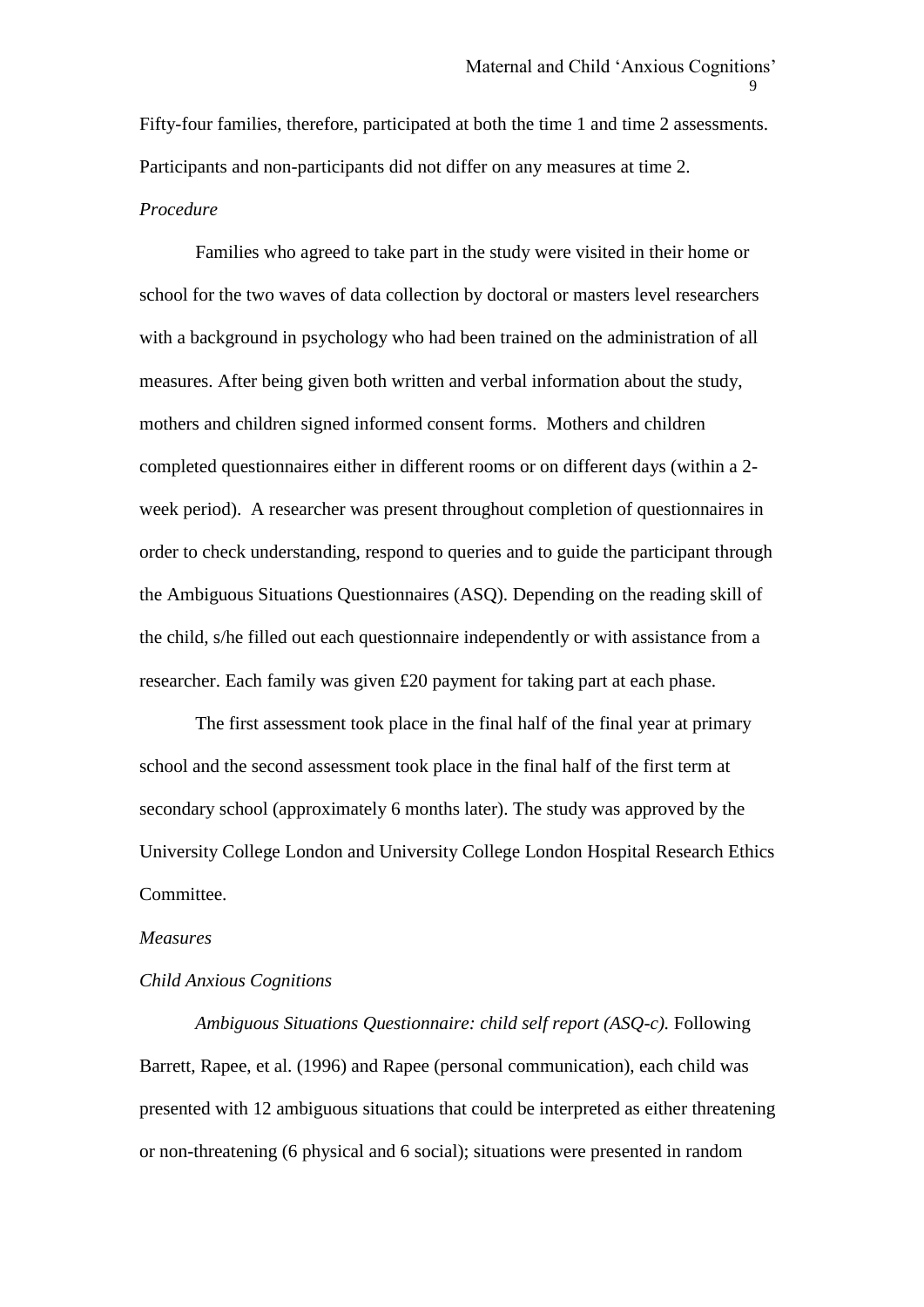order. For each situation, the child was asked to report on his/her anticipated level of distress (from  $0 - 10$ ) in that situation. A total score of Distress was based on the average score across the 12 situations (range  $0 - 120$ ). Internal reliability of the scale was good (time 1  $\alpha$  = .82; time 2  $\alpha$  = .84).

Children were then asked to provide a free response to the question: "What do you think is most likely to have happened?". Responses to this open-ended question were scored by a rater with an undergraduate degree in psychology who was blind to the child's scores on other measures. Free responses regarding the cause of the event were coded as "threat" (e.g. 'the dog is going to bite me') vs. "non-threat" (e.g. 'the dog wants to play') explanations. The number of threat responses was summed across the 12 situations (range 0 - 12). 'Don't know' responses from the child were scored as 'non-threat'. A second independent coder (with an undergraduate degree in psychology) coded a sample of the responses (n=48) in order to assess inter-rater reliability. Intra class correlations were assessed using Shrout and Fleiss' third model for fixed raters (Shrout & Fleiss, 1979). A high level of inter rater agreement was found (ICC = .93, 95% C.I. .88-.96,  $F(47) = 27.59$ , p<.001).

The child was then presented with a threatening and non-threatening explanation and was asked to indicate which would be more likely of the two possibilities. Order of threat and non-threat items was counter-balanced across the twelve scenarios. The number of threat choices was totalled across the twelve situations. Responses from the free response and forced choice format threat questions correlated highly (time 1: r  $(65) = .80$ , p<.001; time 2: r(54) = .80, p<.001) so were summed to create a total score for Threat.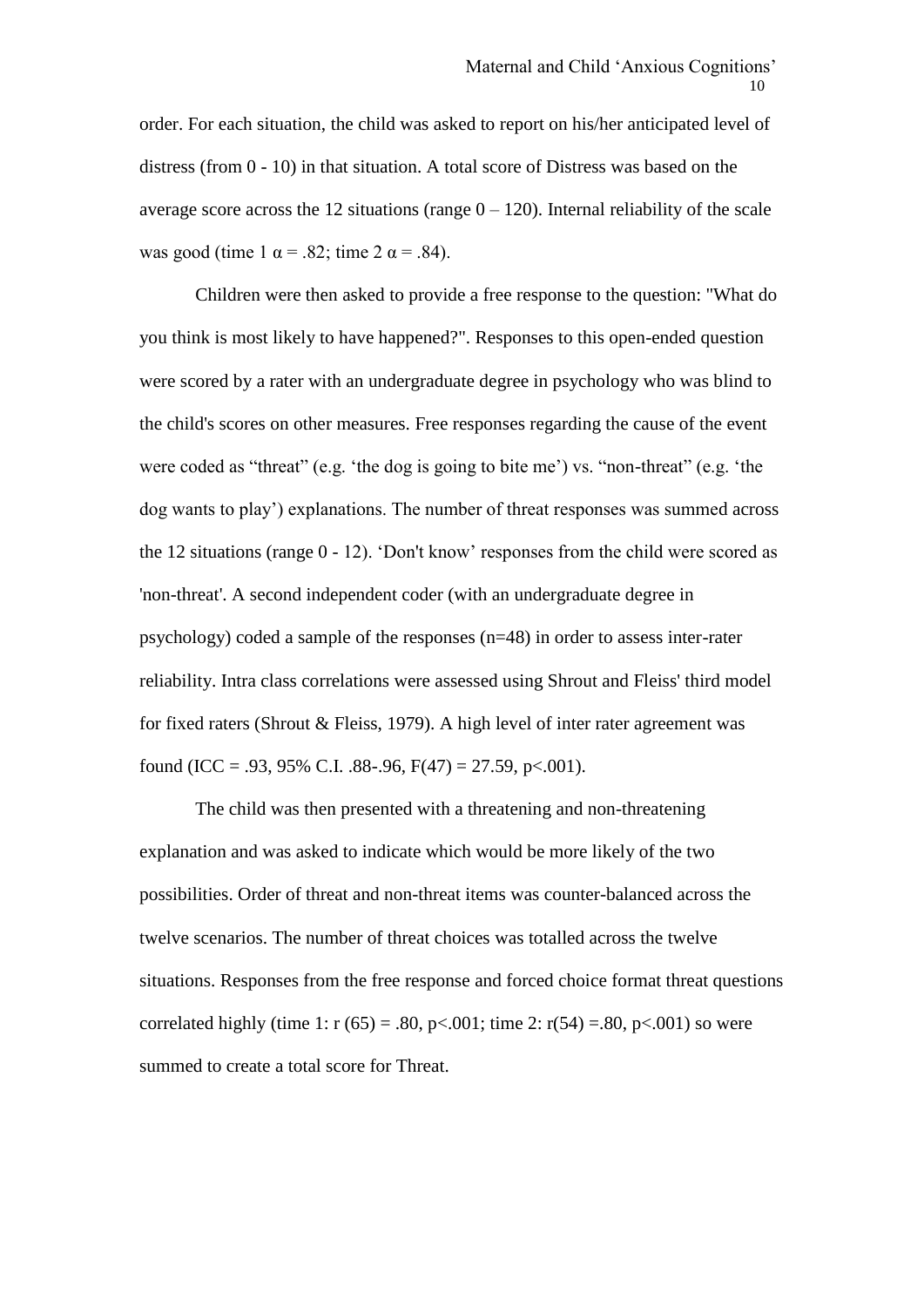#### *Mother Anxious Cognitions*

*Ambiguous Situations Questionnaire- parent self report (ASQ-p).* The adult self-report ASQ-p followed the same administration and scoring procedure as the child self-report ASQ-c. The scenarios, however, were adult-appropriate (Butler & Mathews, 1983). All 16 scenarios (8 physical, 8 social threat) from Butler and Mathews (1983) were administered at time 1 but the final scale comprised 12 scenarios. Two items were removed as there were low levels of variability in threat response and two were removed as they had a negative impact on the inter-item reliability of the threat and distress measures.

A total score for Distress was based on the average score on the 0 - 10 scale across the 12 situations (range  $0 - 120$ ; time 1: alpha = .88; time 2: alpha = .90). A score for Threat was derived from the sum of yes/no forced choice responses across 12 situations. Responses from the free response format questions for each of the 12 situations were scored to indicate threat (vs non-threat). The second independent rater coded a sample of the responses  $(n=48)$  in order to assess inter-rater reliability. A high level of inter-rater agreement was found for threat (ICC = .89, 95% C.I. 81 -.94,  $F(47)$ )  $= 16.95$ , p $< 0.001$ ). Responses from the free response and forced choice format threat questions correlated highly (time 1:  $r(65) = 0.75$ ,  $p < 0.001$ ; time 2:  $r(54) = .70$ , p<.001), and were, therefore, summed to create a total score for Threat. We refer to this measure hereafter as 'mother self-cognitions'.

#### *Mother Expectations of Child*

*Ambiguous Situations Questionnaire-parent expectations of their child (ASQpc).* The same 12 scenarios that were presented to children were also presented to mothers who were asked to predict what their child's response would be. Scores were derived using identical procedures for the child responses, as described above. A total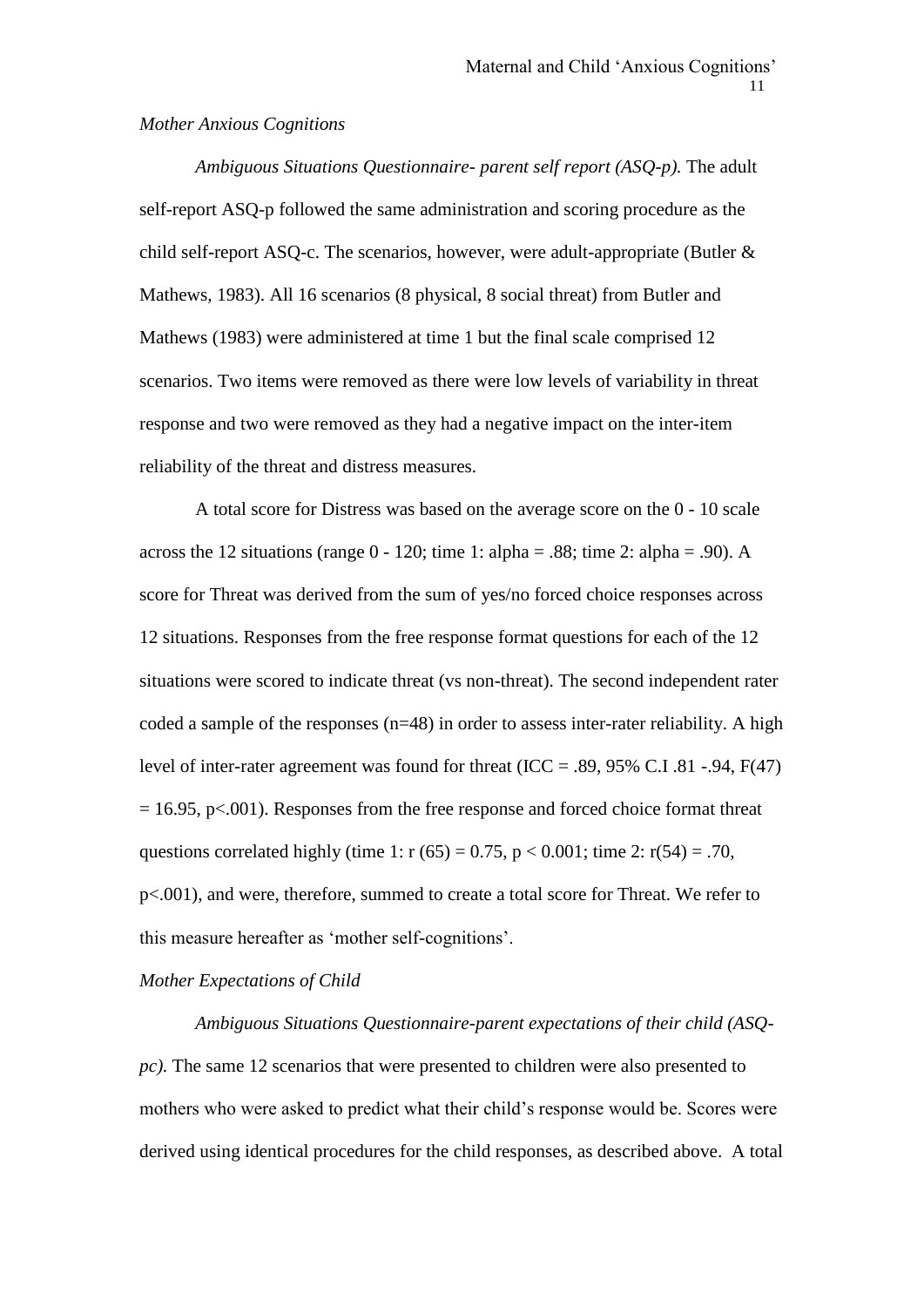score for maternal expectations of child's Distress was based on the average score on the  $0 - 10$  scale across the 12 situations (range  $0 - 120$ ; time 1: alpha = .76; time 2: alpha = .83). A score for Threat was the sum of yes/no forced choice responses across the 12 situations. Responses from the free response format questions for each of the 12 situations were scored to indicate threat (vs non-threat). As before the second independent rater coded a sample of the responses (n=48) in order to assess inter-rater reliability. A high level of inter-rater agreement was found (ICC = .93, 95% C.I.88 -.96,  $F(47) = 27.30$ ,  $p < .001$ ). Again, responses from the free response and forced choice format threat questions correlated highly (time 1:  $r(65) = 0.70$ ,  $p < 0.001$ ; time 2:  $r(54) = .84$ ,  $p< .001$ ) and were summed to create a total score for mothers' expectations of Threat. .

Mothers reported on their expectations of Threat and Distress approximately half an hour after responding to the measure of self-cognitions (ASQ-p) during this delay they completed questionnaires unrelated to threat or distress .

#### *Data Analysis*

Data were screened in accordance with Tabachnick and Fidell's (1996) recommendations for screening univariate ungrouped data. The distribution of mothers' self-cognitions of Threat at time 1 was positively skewed  $(z = 2.51)$  but fitted a normal distribution following log transformation  $(z = 1.34)$ . Analyses involving this variable, therefore, use log transformations.

Bivariate correlations were calculated between mothers' self-cognitions, mother expectations and child cognitions at each time point and longitudinally. Regression analyses testing longitudinal hypotheses were carried out only if the relevant bivariate

longitudinal correlation was significant (Table 2). For each regression analysis, child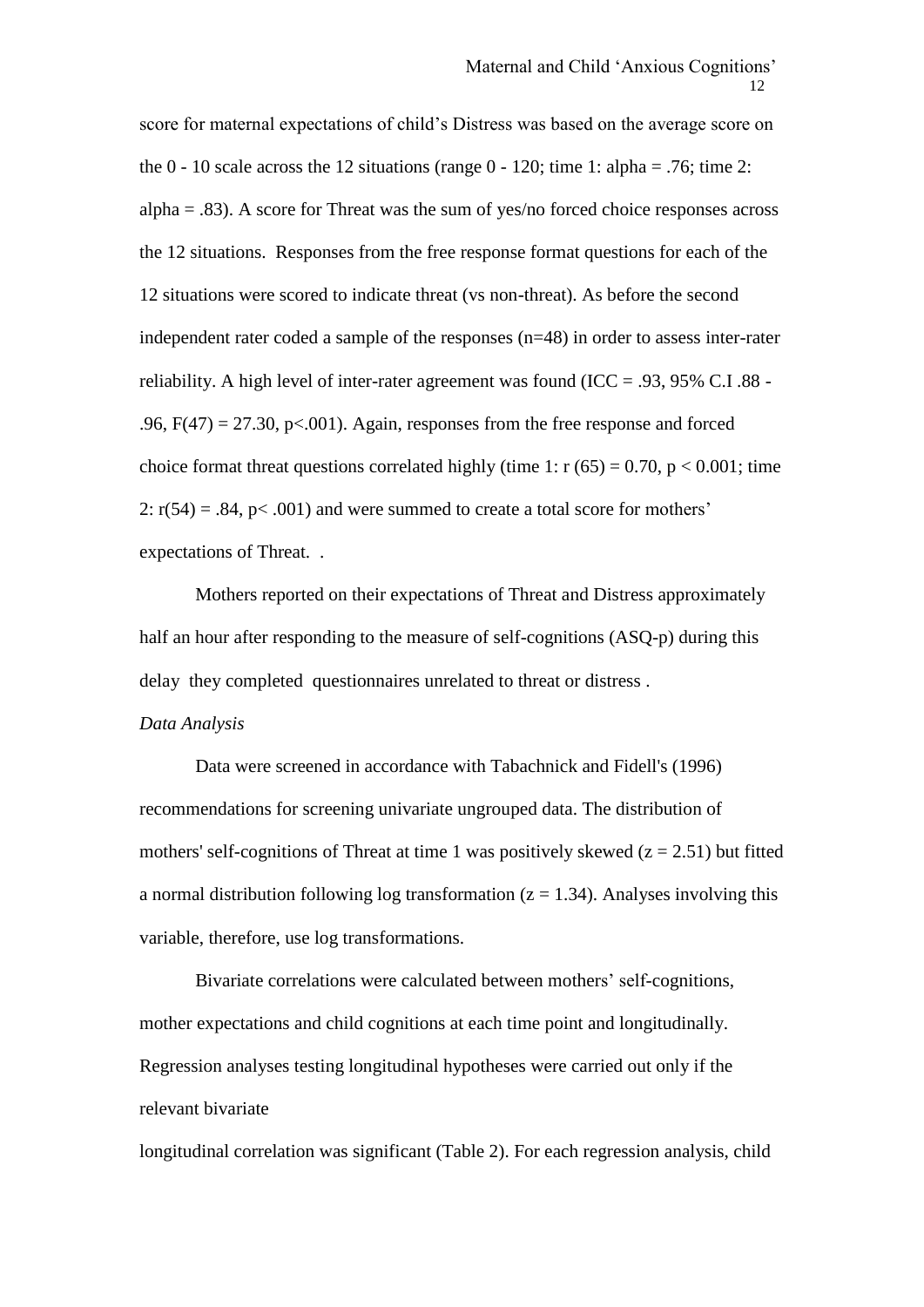gender and ethnicity were entered as control variables as prior research has suggested that these factors may partly explain variation in anxious and other symptoms (Verhulst, 2001). In order to assess intra-individual change in the dependent variable from time 1 to time 2, the time 1 score for the dependent variable was entered on step 1 and the time 1 predictor variable was entered on step 2. Interaction effects with demographic variables (gender and ethnicity) were assessed at the third step by multiplying the predictor and demographic variable scores. Including interaction terms was exploratory and based on the rationale that as these variables may explain variation in anxious phenomena it is plausible that they may react differentially with predictor variables. Interaction effects are only reported if they aresignificant.

#### Results

Table 1 provides the means, standard deviations and range for all variables. *Correlational Analyses*

*(i) Mothers' self-cognitions (ASQ-p).* Bivariate correlations between children's cognitions (ASQ-c; Distress and Threat) and mothers' self-cognitions (ASQ-p; Distress and Threat) at time 1 and 2 are given in Table 2. Within-wave correlations indicated one correlation at time 2 (mother and child Distress) that was significant at *p*   $< 0.05$ .

Significant longitudinal correlations were obtained between time 1 mothers' Threat scores and time 2 children's Threat scores. None of the other correlations involving mother self-cognitions were significant at  $p < .05$ .

*(ii) Mothers' expectations (ASQ-pc).* Bivariate correlations between children's cognitions (ASQ-c; Distress and Threat) and mothers' expectations about their child (ASQ-pc; Distress and Threat) at time 1 and 2 are also given in Table 2. Within-wave correlations indicated a trend for time 1 mothers' expectations of their child's Distress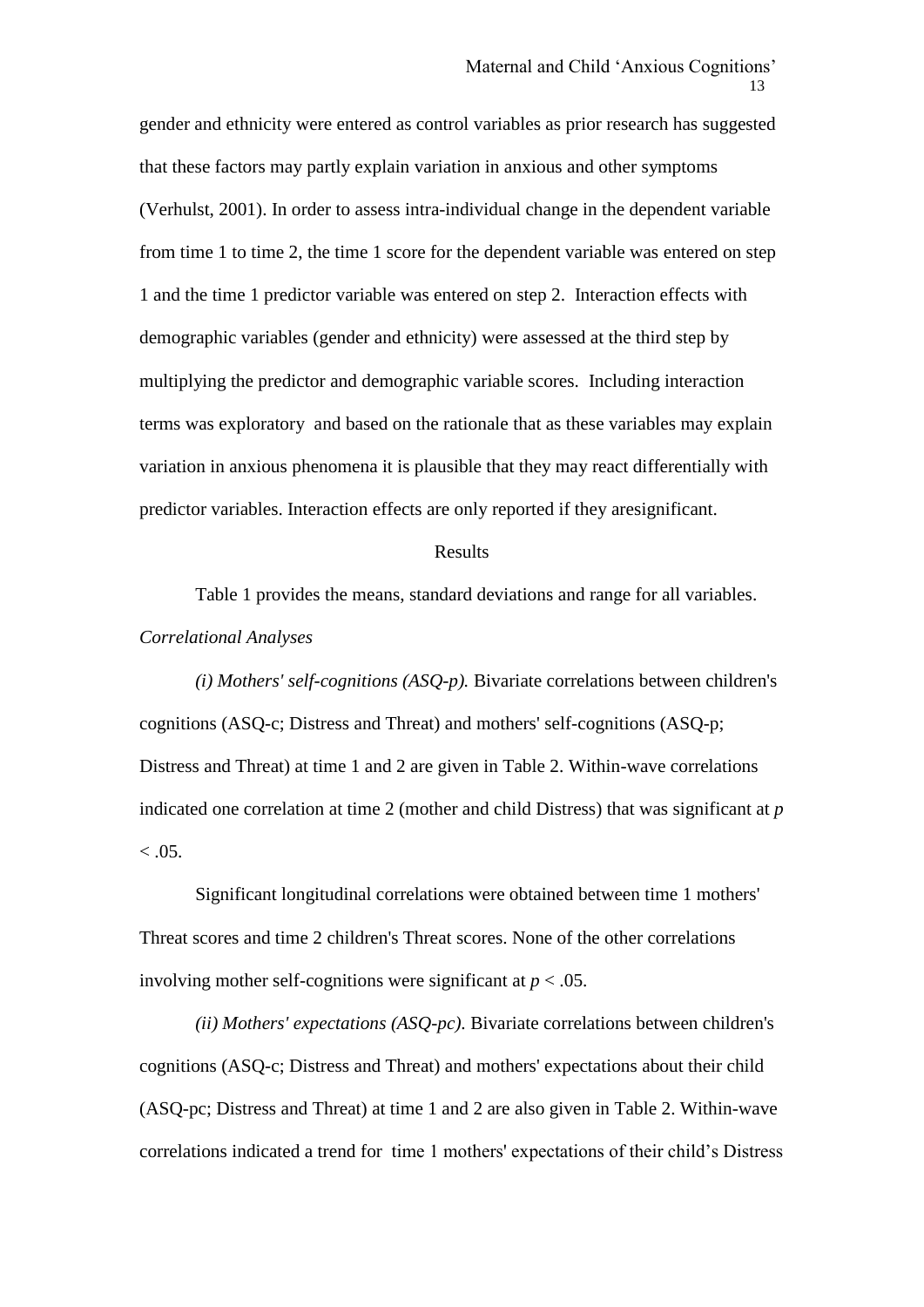and time 1 child's self-reported Distress scores  $(r(54) = .26, p = .057)$ ; at Time 2, this correlation was significant  $(r(54) = .38, p < .001)$ . Time 1 mothers' expectations about Threat to the child were associated with time 1 children's Distress scores. Time 2 mothers' expectations about Threat to the child were associated with time 2 children's Threat and Distress scores.

Significant longitudinal correlations were obtained between time 1 mothers' expectations about Distress to the child and time 2 child Threat scores. There were also significant longitudinal links between child cognitions and mother expectations: both time 1 child Distress and Threat were associated with time 2 mother expectations of child Threat (Table 2).

*Summary.* Significant correlations between mother and child reports were obtained, cross-sectionally and longitudinally, and in relation to both Threat and Distress. However, the associations were more consistent between mother expectations and child cognitions than between mother self-cognitions and child cognitions.

#### *Regression Analyses Testing Longitudinal Hypotheses*

The first set of regressions tested the hypothesis that mother self-cognitions predicted change in child cognitions. In the analyses of Threat, although the longitudinal correlation was significant, time 1 mother self-cognitions of Threat did not predict time 2 child cognitions about Threat once time 1 child Threat cognitions, child sex, and ethnicity were controlled (Table 3) (asterisk missing in table 3 for time 1 ASQ threat child). However, time 1 mothers' expectations of child Distress scores did predict *change* in children's Threat scores, predicting an additional 5% of the variance (Table 4).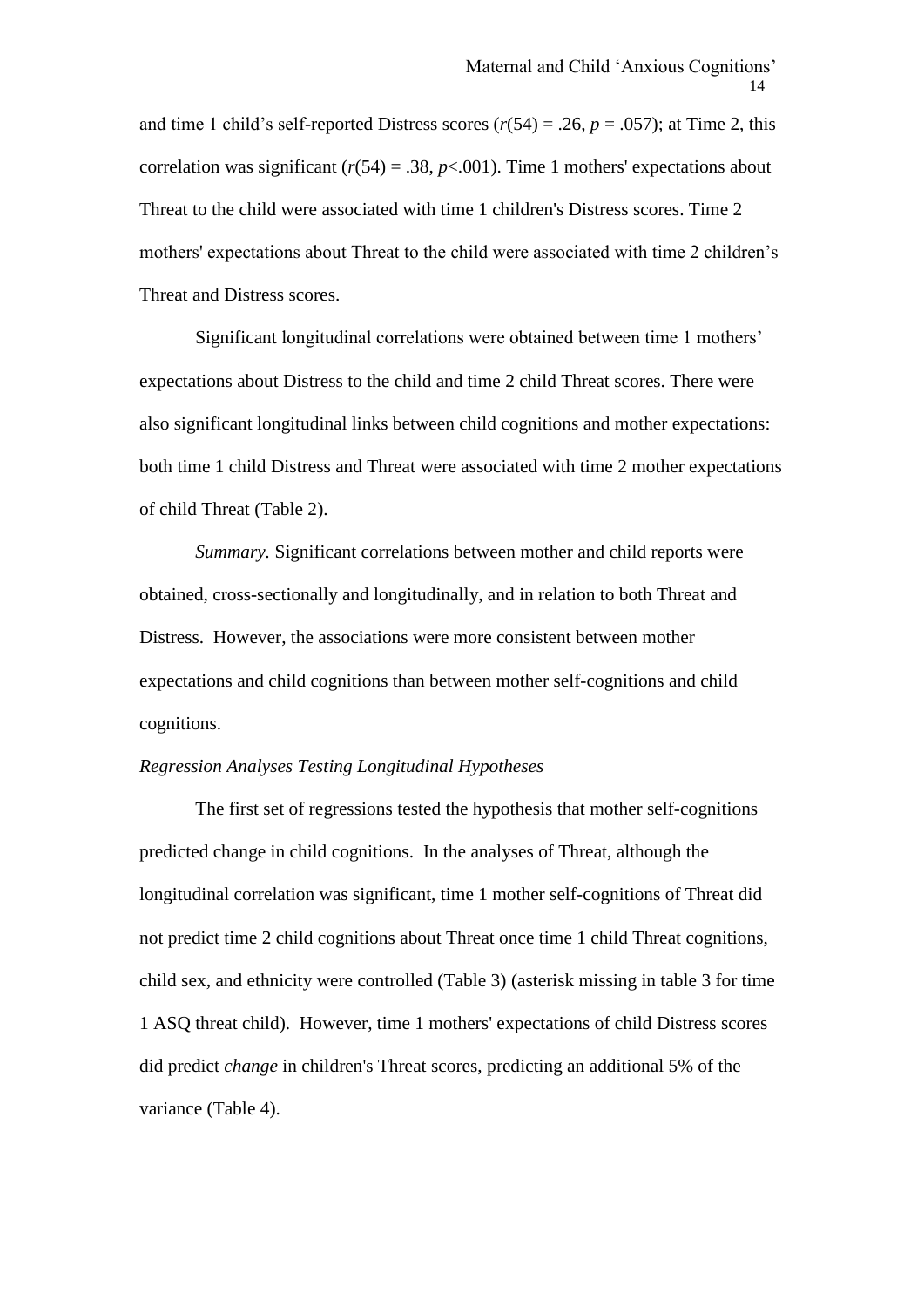Reciprocal models were tested where significant longitudinal links between child cognitions and mother expectations of the child were supported by correlational analyses (see Table 2): time 1 child Distress and Threat were both associated with time 2 mother expectations of child Threat. Regression analyses of mother expectations of child Threat cognitions indicated that time 1 child Threat scores did not predict time 2 mothers' Threat expectations, after controlling for time 1 expectations, gender and ethnicity (Table 5). However, exploratory analysis indicated a significant interaction between gender and time 1 children's Threat scores in predicting time 2 mothers' Threat expectation scores. The interaction indicated that the prediction from time 1 child Threat to time 2 mother expectation of child Threat was significantly stronger for girls ( $\beta$  = .54, *p* = .001) than boys ( $\beta$  = -.09, *p* = .59). Follow-up partial correlation analyses (controlling for time 1 mother Threat expectations) yielded a sizable correlation for girls but a near-zero association for boys (for girls,  $r(24) = .63$ ,  $p = .001$ ; for boys,  $r(24) = .02$ ,  $p = .92$ .

In a separate regression predicting mother Threat expectation from child Distress, we found that time 1 child's Distress did not predict change over time after controlling for stability of mother expectations (Table 6).

Cathy: my own view would be to drop tables with non-sig predictors of change, but let's leave as is b/c leaving more in seems more consistent with reviewer needs

#### Discussion

Findings from the current study support modest but significant associations between mother and child cognitive vulnerability for anxiety cross-sectionally, longitudinally, and across two dimensions of cognitive vulnerability, threat and distress. Correlation analyses support previous findings in suggesting that children's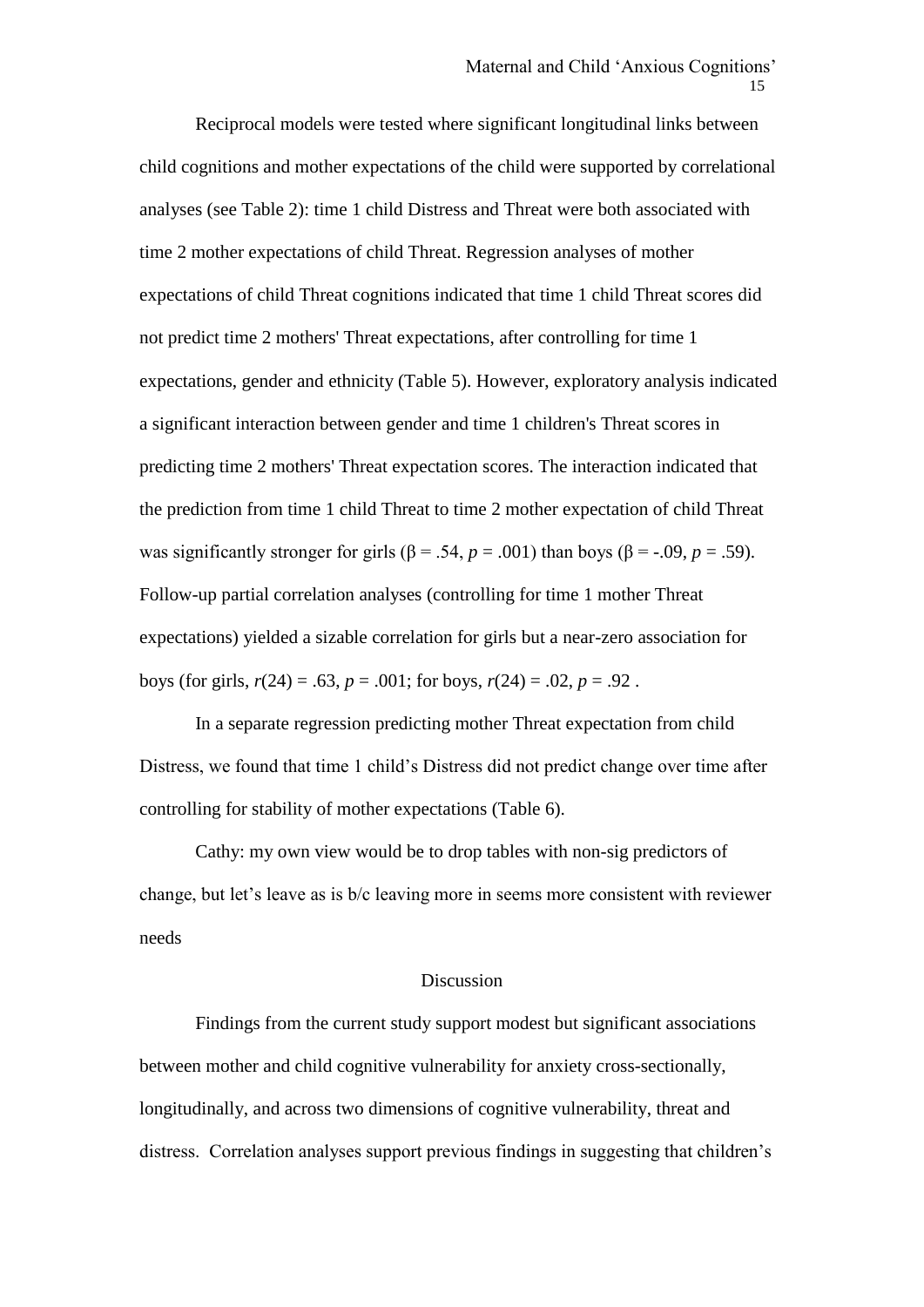cognitive vulnerability is more consistently linked with their mothers' expectations of the child than with mothers' cognitions (Alloy et al., 2001). Longitudinal regression analyses indicated that maternal distress expectations were associated with significant *change* in child cognitive vulnerability; evidence of a reciprocal association was also found, but only for threat expectations in girls. The findings extend research and theory on the familial nature of anxiety.

The strongest cross-sectional and longitudinal pattern of association was found between mothers' expectations about their child and children's cognitions. This is consistent with 'the looking glass hypothesis' and findings in relation to selfcompetency cognitions (Cole et al., 2001) and attribution style (Alloy et al., 2001). Here, mothers' expectations of how distressed their child would be predicted change in children's threat interpretation over time. This finding extends previous data suggesting that mothers of children with anxiety disorders expected their child to be more distressed (Kortlander, Kendall, & Panichelli-Mindel, 1997) by demonstrating a direction of association from parent to child. This does not necessarily imply a causal link, or even an environmentally-mediated one and future research would benefit from a more detailed analysis of potential transmission processes. One mechanism proposed from cross-sectional research that warrants investigation is that mothers who expect their child to be highly distressed engage in an over-involved pattern of parenting which itself maintains the child's anxious cognitions and behavior (Kortlander et al., 1997; Rubin, Cheah, & Fox, 2001; Wood, McLeod, Sigman, Hwang, & Chu, 2003).

Child cognitions did not generally predict change in mothers' expectations over time, but such a relationship might hold for girls. Specifically, girls' threat interpretation predicted change in their mother's expectations of their daughter's threat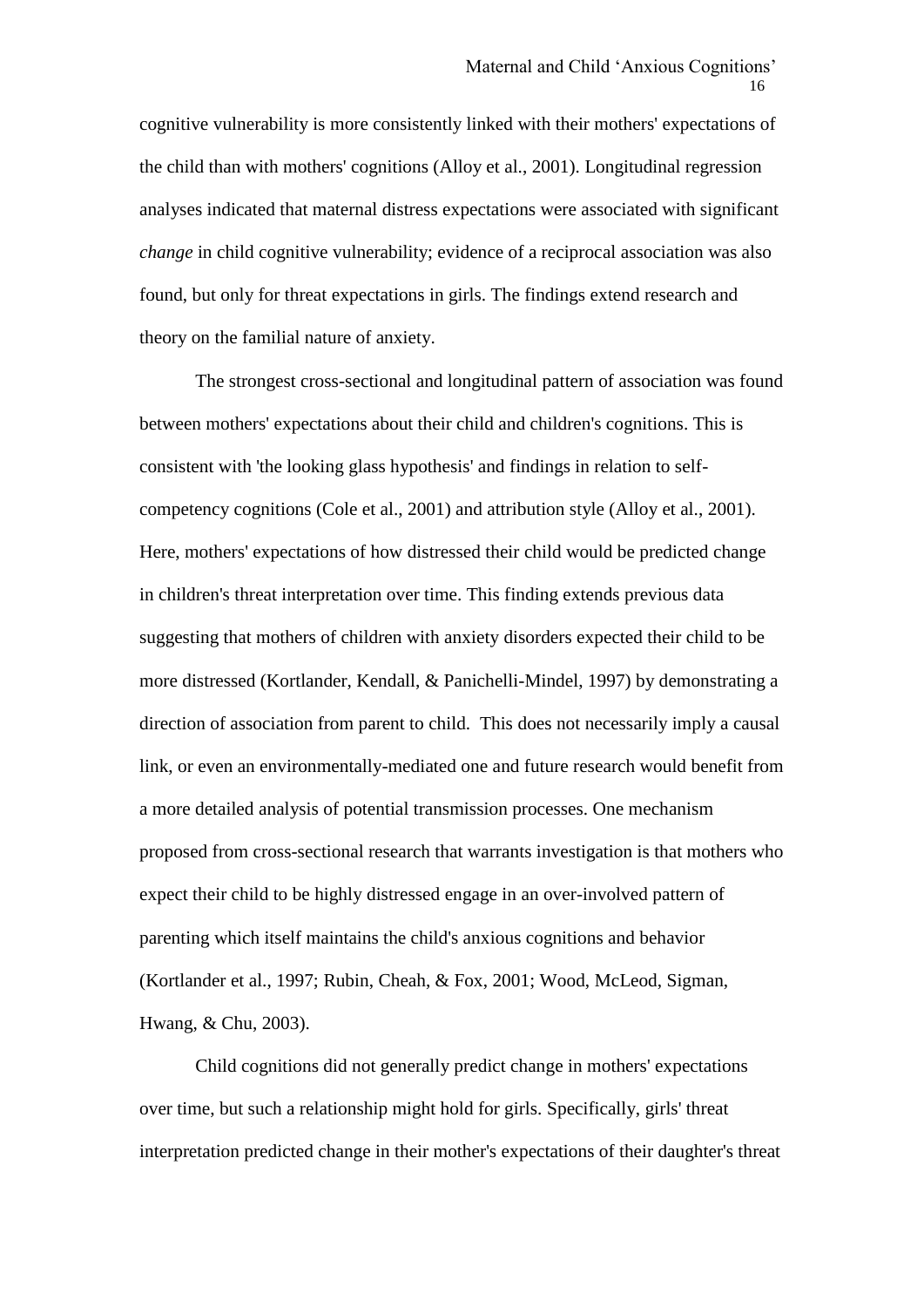interpretation over time. Differential effects for gender are in keeping with previous reports that mothers' interactions with their anxious children differ for girls and boys (Krohne & Hock, 1991), and that the inclusion of a family component to treatment is particularly efficacious for anxious girls (Barrett, Dadds, & Rapee, 1996). In the case of girls, it appears that mothers were responsive to the child's cognitive vulnerabilities. The extent to which this sort of "responsiveness" is developmentally appropriate and adaptive for the child or is maladaptive and reinforces anxiety-prone thoughts and feelings requires further longitudinal and intervention-based research including observational assessments of the parent-child interaction.

The results of the current study should be interpreted with several limitations in mind. The first concerns generalizability of the findings. All participating children were recruited from schools in a single inner-London borough that represents an extremely diverse population. Participating schools reflected the diversity of the borough, but from the proportion of children identified as having special educational needs and being eligible for free school meals this clearly represents a population with a high level of socio-economic need. In addition, the sample was non-clinical, and the processes identified here may not carry over in clinical samples.

The current sample was deliberately limited to children from a single school year to prevent the confounding effects of developmental changes in parents' expectations about their children (Miller, 1988) and to capitalise on a universal naturalistic stressor. Conclusions can only be drawn from the current study, therefore, about this particular age group of children. For example, it is possible that mothers' cognitions *do* influence the development of their offspring's cognitions, but at an earlier stage in the child's development than assessed here. Creswell (2004) (cathy, can you also cite your BJDP paper somewhere in the discussion) reported that by late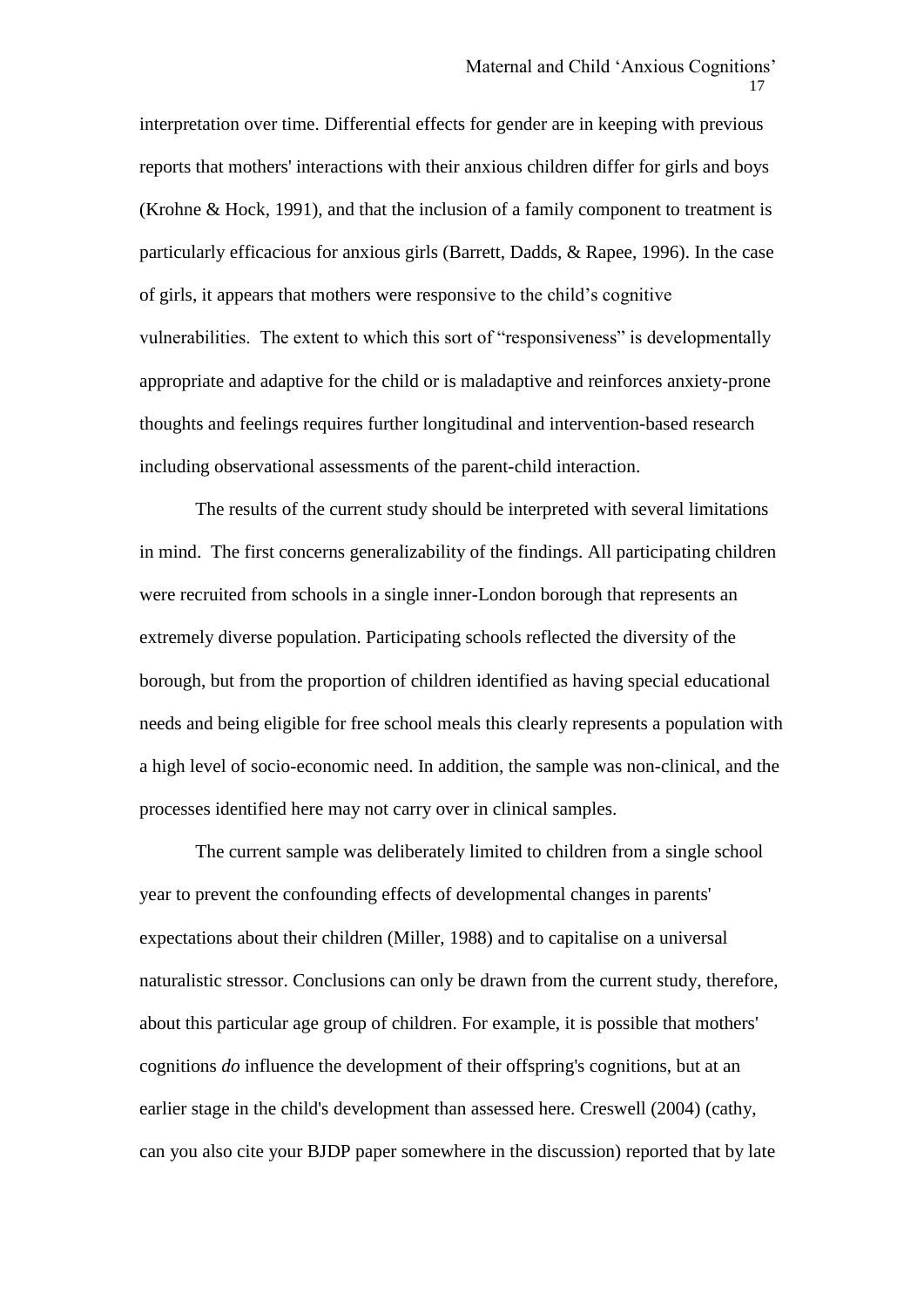childhood it appears children's 'interpretation style' is fairly stable over time. It is not known whether the same is true in younger populations and if parents' cognitions are more influential at times when interpretation style is less stable. This might occur at younger ages through children observing and imitating their parents' cognitive style. It is also possible that at an even earlier stage, children may inherit a tendency to be alert to threat and prone to increased arousal (and hence distress), a view which is in keeping with genetic studies which suggest children inherit an 'anxious vulnerability' (e.g., Andrews, Stewart, Allen, & Henderson, 1990). On the other hand, others have reported that genetically-mediated similarities may become more pronounced as children become older (Eley & Stevenson, 1999; Feigon, Waldman, Levy, & Hay, 1997), a view in keeping with the greater association found here at the later time point. In addition whether the findings are specific to the age group or the experience of secondary school transition cannot be deciphered. Future longitudinal studies covering wider age ranges, and in particular utilising measures of interpretation bias that can be applied with children from much younger ages, would help resolve these puzzles. Including populations where school transitions occur at different ages would help differentiate between age and event related findings.

Parent information in the current study was limited to mothers' reports. In all cases, the mother was viewed as the 'primary caregiver' within the family. Where gender differences were found it is unclear, therefore, whether the effect was specific to girls or to the relationship between girls and their mothers (MacBrayer, Milich, & Hundley, 2003). It is of course extremely unlikely that in a two-parent family only one parent has an influence over the development of their child's cognitions. Often inconsistent findings have been reported in relation to the differential influence of mothers and fathers, and findings are often compromised by a low number of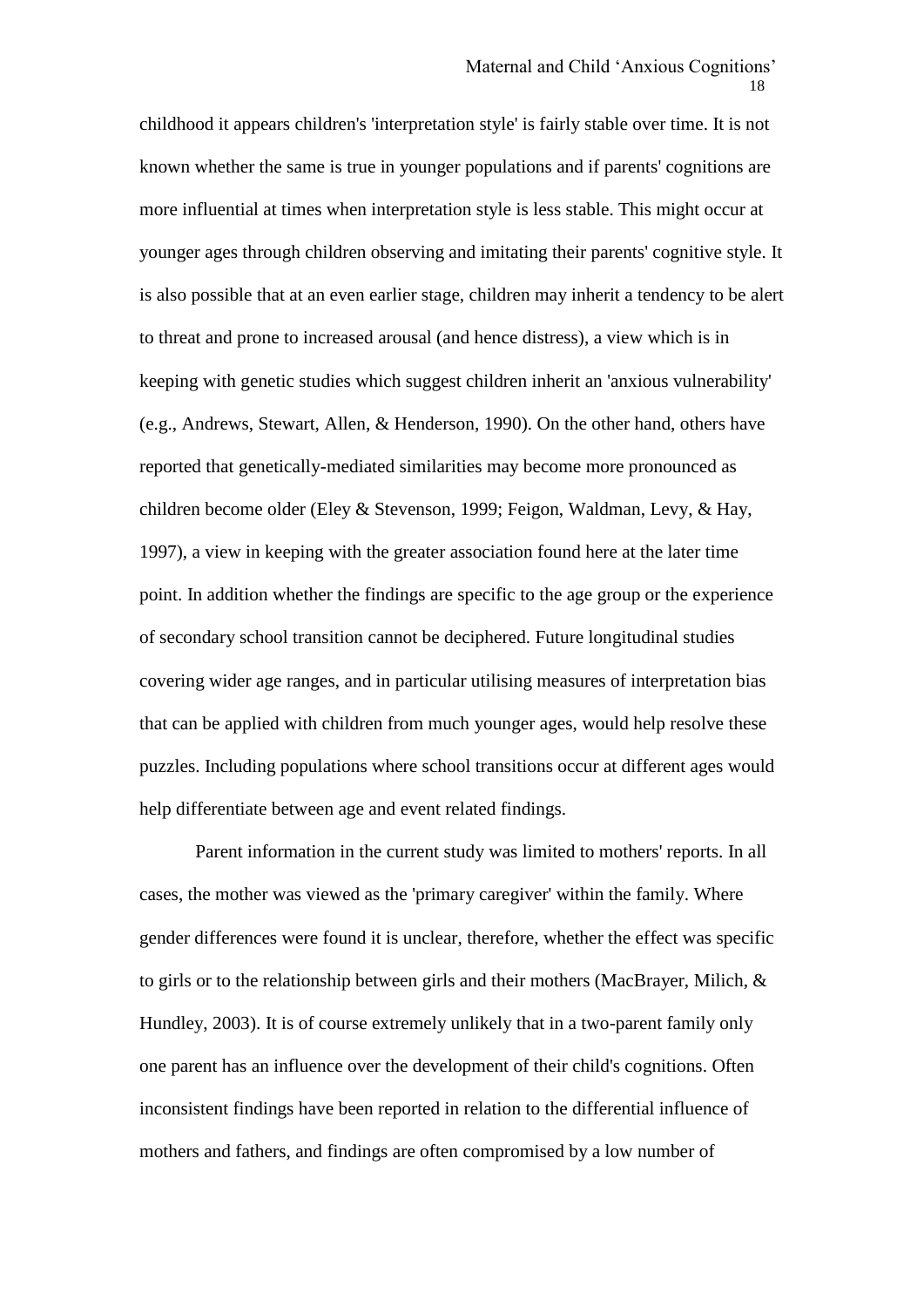participating fathers (Bogels, van Dongen, & Muris, 2002). The inclusion of fathers, though often difficult in practice, is a priority area for future studies.

Whilst prediction of a short-term change in children's cognitive style is noteworthy, the proportion of the variance accounted for by mothers' expectations was still fairly small. Other potential influences on the development and maintenance of children's cognitions clearly deserve attention, for example measures of parenting and life events. The largest proportion of the variance in children's cognitions found here was consistently predicted by earlier cognitions.

Despite these limitations, the current study has provided support for the influence of mothers' expectations about their child, in particular about their child's emotional vulnerability, on change in children's anxious cognitions over time. These findings suggest parental cognitive processes, in particular maternal expectations, may be a useful target in the treatment or prevention of anxiety disorders in children.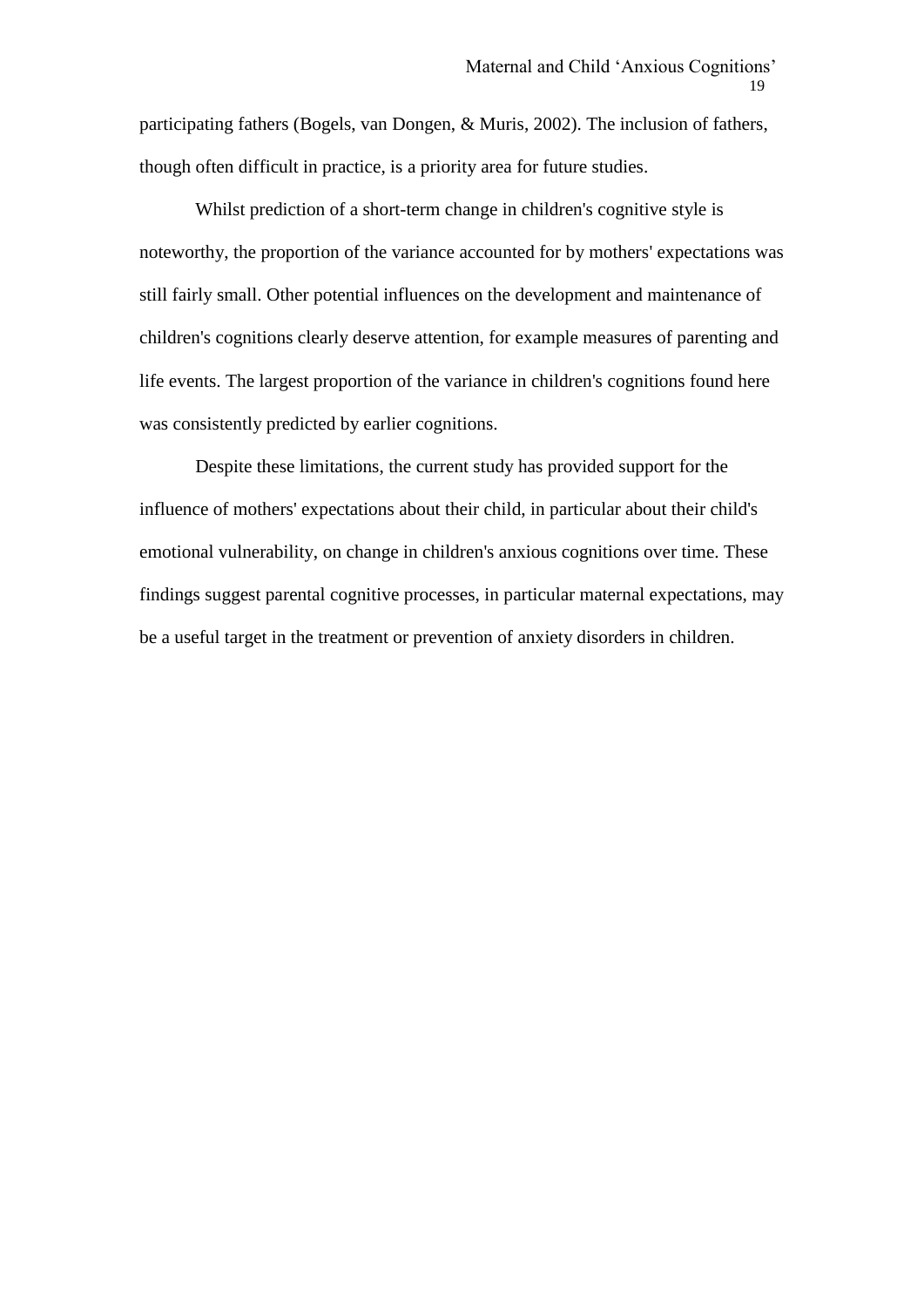#### References

Alloy, L. B. (2001). The developmental origins of cognitive vulnerability to depression: Negative interpersonal context leads to personal vulnerability. *Cognitive Therapy and Research, 25*, 349-351.

Alloy, L. B., Abramson, L. Y., Tashman, N. A., Berrebbi, D. S., Hogan, M. E., Whitehouse, W. G., et al. (2001). Developmental origins of cognitive vulnerability to depression: Parenting, cognitive, and inferential feedback styles of the parents of individuals at high and low cognitive risk for depression. *Cognitive Therapy and Research, 25,* 397-423.

Andrews, G., Stewart, G. W., Allen, R., & Henderson, A. S. (1990). The genetics of six neurotic disorders: A twin study. *Journal of Affective Disorders, 19,* 23-29.

Barrett, P. M., Dadds, M. M., & Rapee, R. M. (1996). Family treatment of childhood anxiety: A controlled trial. *Journal of Consulting and Clinical Psychology, 64,* 333-342.

Barrett, P. M., Rapee, R. M., Dadds, M. M., & Ryan, S. M. (1996). Family enhancement of cognitive style in anxious and aggressive children. *Journal of Abnormal Child Psychology, 24,* 187-203.

Beck, A. T., Emery, G., & Greenberg, R. L. (1985). *Anxiety disorders and phobias: A cognitive perspective.* New York: Basic Books.

Bogels, S. M., & Zigterman, D. (2000). Dysfunctional cognitions in children with social phobia, separation anxiety disorder and generalised anxiety disorder. *Journal of Abnormal Child Psychology, 28,* 205-211.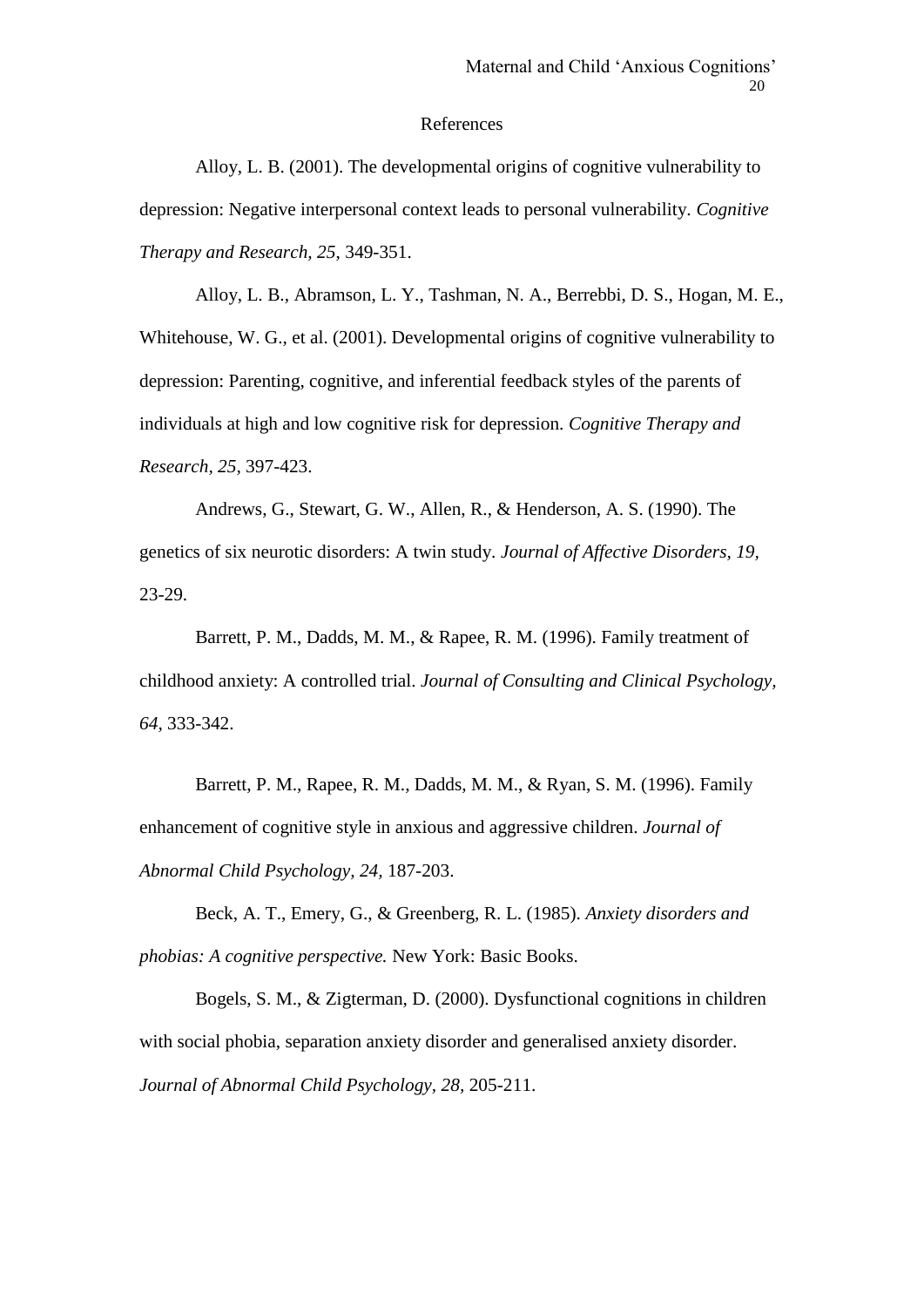Bogels, S.M., van Dongen, L., & Muris, P. (2003). Family influences on dysfunctional thinking in anxious children. *Journal of Infant and Child Development, 12*, 243-252.

Brewin, C. R., Andrews, B., & Furnham, A. (1996). Intergenerational links and positive self-cognitions: Parental correlates of optimism, learned resourcefulness, and self-evaluation. *Cognitive Therapy and Research, 20*, 247-263.

Butler, G., & Mathews, A. (1983). Cognitive processes in anxiety. *Advances in Behavior Research and Therapy, 5,* 51-60.

Cobham, V. E., Dadds, M. M., & Spence, S. H. (1999). Anxious children and their parents: What do they expect? *Journal of Clinical Child Psychology, 28,* 220- 231.

Cole, D. A., Jacquez, F. M., & Maschman, T. L. (2001). Social origins of depressive cognitions: A longitudinal study of self-perceived competence in children. *Cognitive Therapy and Research, 25,* 377-395.

Cole, D. A., Maxwell, S. E., & Martin, J. M. (1997). Reflected self-appraisals: Strength and structure of the relation of teacher, peer and parent ratings to children's self-perceived competencies. *Journal of Educational Psychology, 89,* 55-70.

Cooley, C. H. (1902). *Human nature and the social order.* New York: Scribner.

Creswell, C. S. (2004) The development of anxious cognitions in children. Unpublished doctoral thesis, University of London.

Dadds, M. M. & Barrett, P. M. (1996). Family processes in chil,d and adolescent anxiety and depression. *Behaviour Change, 13,* 231-239.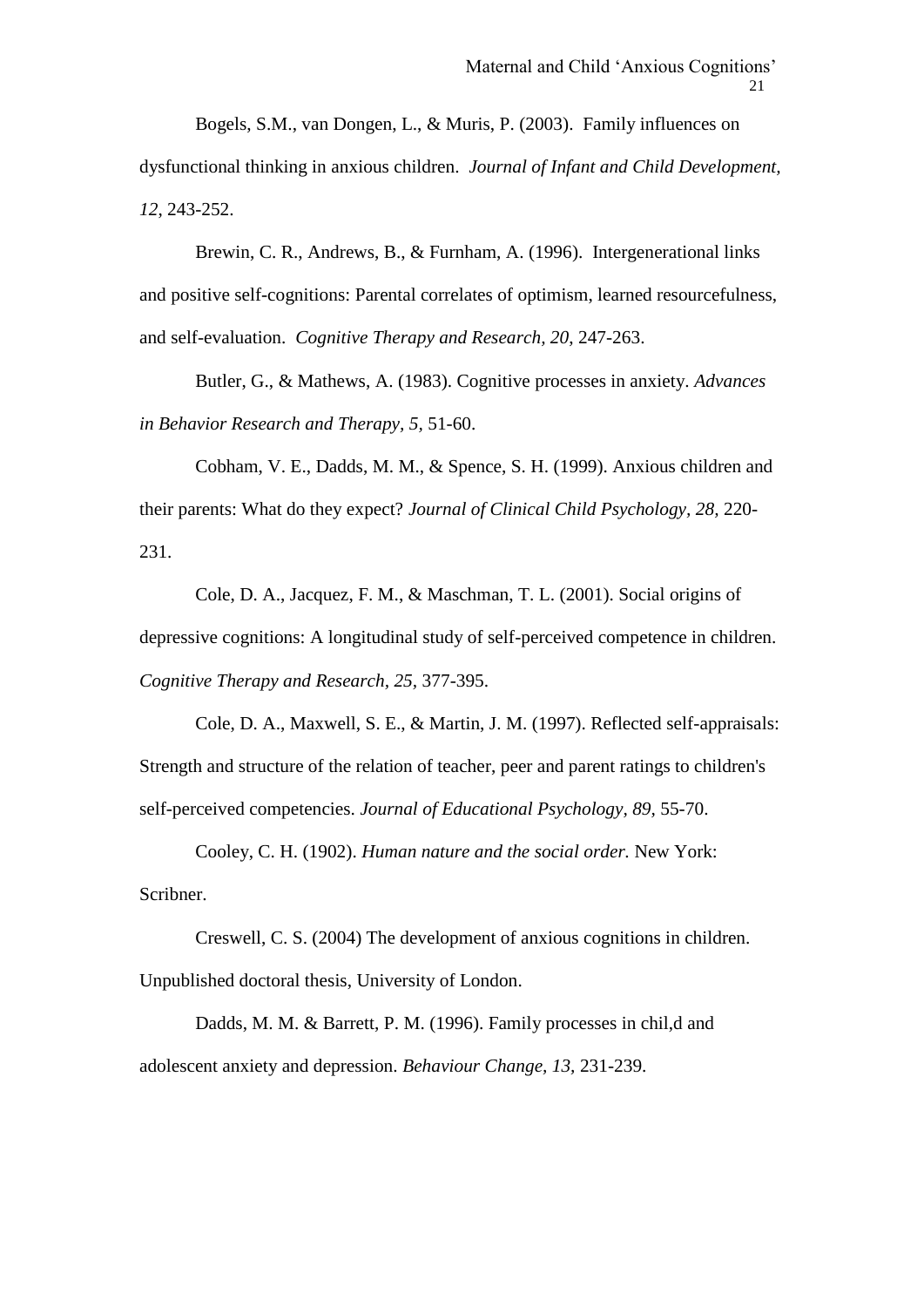Eley, T. C., & Stevenson, J. (1999). Exploring the covariation between anxiety and depression symptoms: A genetic analysis of the effects of age and sex. *Journal of Child Psychology and Psychiatry, 40,* 1273-1284.

Feigon, S. A., Waldman, I. D., Levy, F., & Hay, D. A. (1997). Genetic and environmental influences on various anxiety disorder symptoms in children*. Behavior Genetics, 27,* 588.

Fincham, F. D., & Cain, K. M. (1986). Learned helplessness in humans: A developmental analysis. *Developmental Review, 6,* 301-333.

Garber, J., & Flynn, C. (2001). Predictors of depressive cognitions in young adolescents. *Cognitive Therapy and Research, 25,* 353-376.

Hadwin, J., Frost, S., French, C. C., & Richards, A. (1997). Cognitive processing and trait anxiety in typically developing children: Evidence for an interpretation bias. *Journal of Abnormal Psychology, 106,* 486-490.

Kaslow, N. J., Rehm, L. P., & Siegel, A. W. (1984). Social-cognitive and cognitive correlates of depression in childhood. *Journal of Abnormal Child Psychology, 12,* 605-620.

Kortlander, E., Kendall, P. C., & Panichelli-Mindel, S. M. (1997). Maternal expectations and attributions about coping in anxious children. *Journal of Anxiety Disorders, 11,* 297-315.

Krohne, H. W.*,* & Hock, M. (1991). Relationships between restrictive motherchild interactions and anxiety of the child. *Anxiety Research, 4,* 109-124.

Last, C. G., Hersen, M., Kazdin, A. E., Francis, G., & Grubb, H. J. (1987). Psychiatric illness in the mothers of anxious children. *American Journal of Psychiatry, 144,* 1580-1583.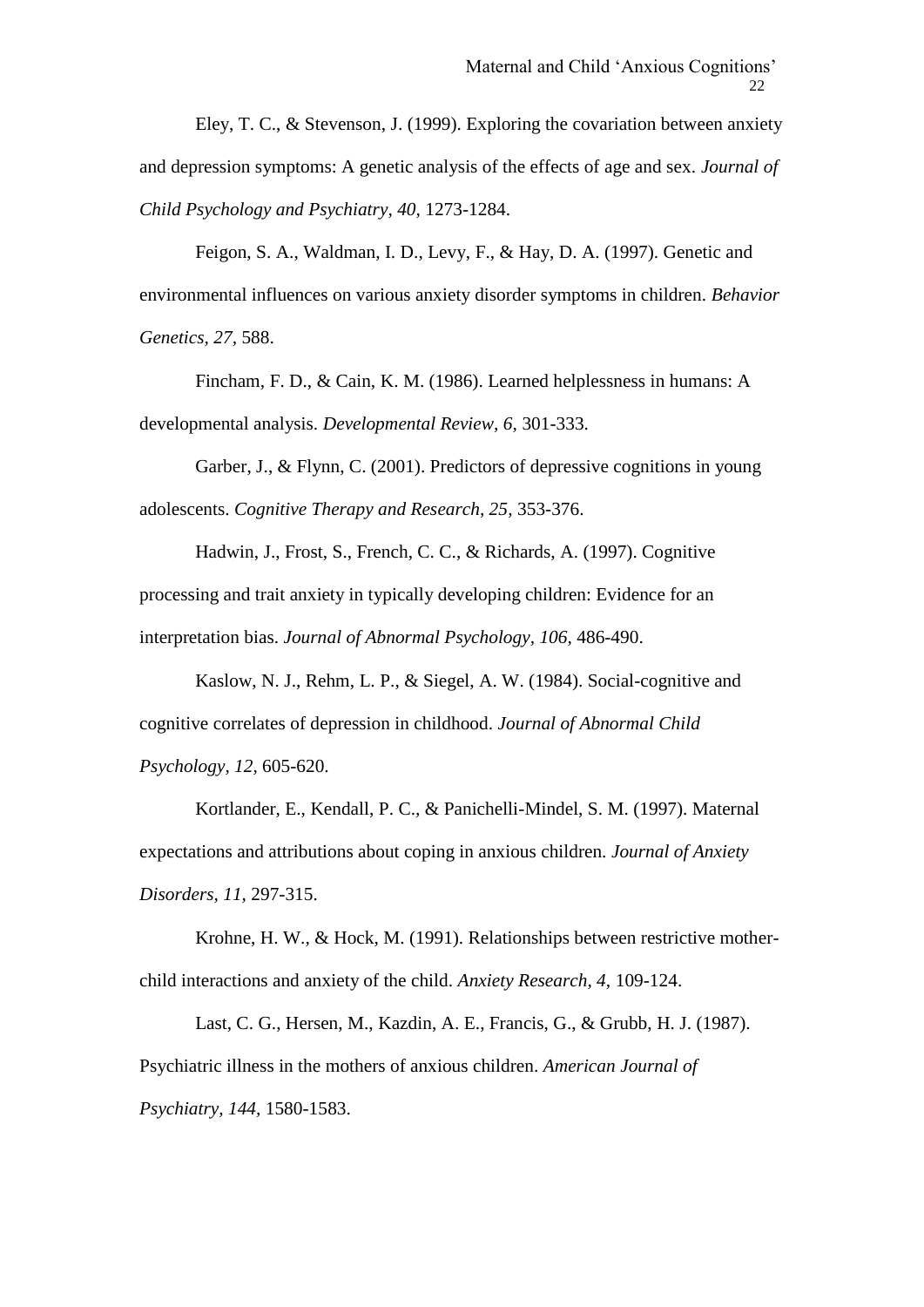Last, C. G., Hersen, M., Kazdin, A. E., Orvaschel, H., & Perrin, S. (1991). Anxiety disorders in children and their families. *Archives of General Psychiatry, 48,* 928-936.

Mathews, A., Richards, A., & Eysenck, M. (1989). Interpretation of homophones related to threat in anxiety states. *Journal of Abnormal Psychology, 98,* 31-34.

Mead, G. H. (1934). *Mind, self and society.* Chicago: University of Chicago Press.

MacBrayer, E. K. , Milich, R., & Hundley, M. (2003). Attributional biases in aggressive children and their mothers. *Journal of Abnormal Psychology. 112*, 698- 708.

Miller, S. A. (1988). Parents' beliefs about children's cognitive development. *Child Development, 59,* 259-285.

Muris, P., Luermans, J., Merckelbach, H., & Mayer, B. (2000). 'Danger is lurking everywhere'. The relation between anxiety and threat perception abnormalities in normal children. *Journal of Behavior Therapy & Experimental Psychiatry, 31,* 123- 136.

Oliver, J. M., & Berger, L. S. (1992). Depression, parent-off-spring relationships and cognitive vulnerability. *Journal of Social Behavior and Personality, 7,* 415-429.

Rapee, R. M. (2001). The development of generalized anxiety. In M. W. Vasey & M. M. Dadds (Eds.), *The developmental psychopathology of anxiety* (pp. 1045-1095). New York: Oxford University Press.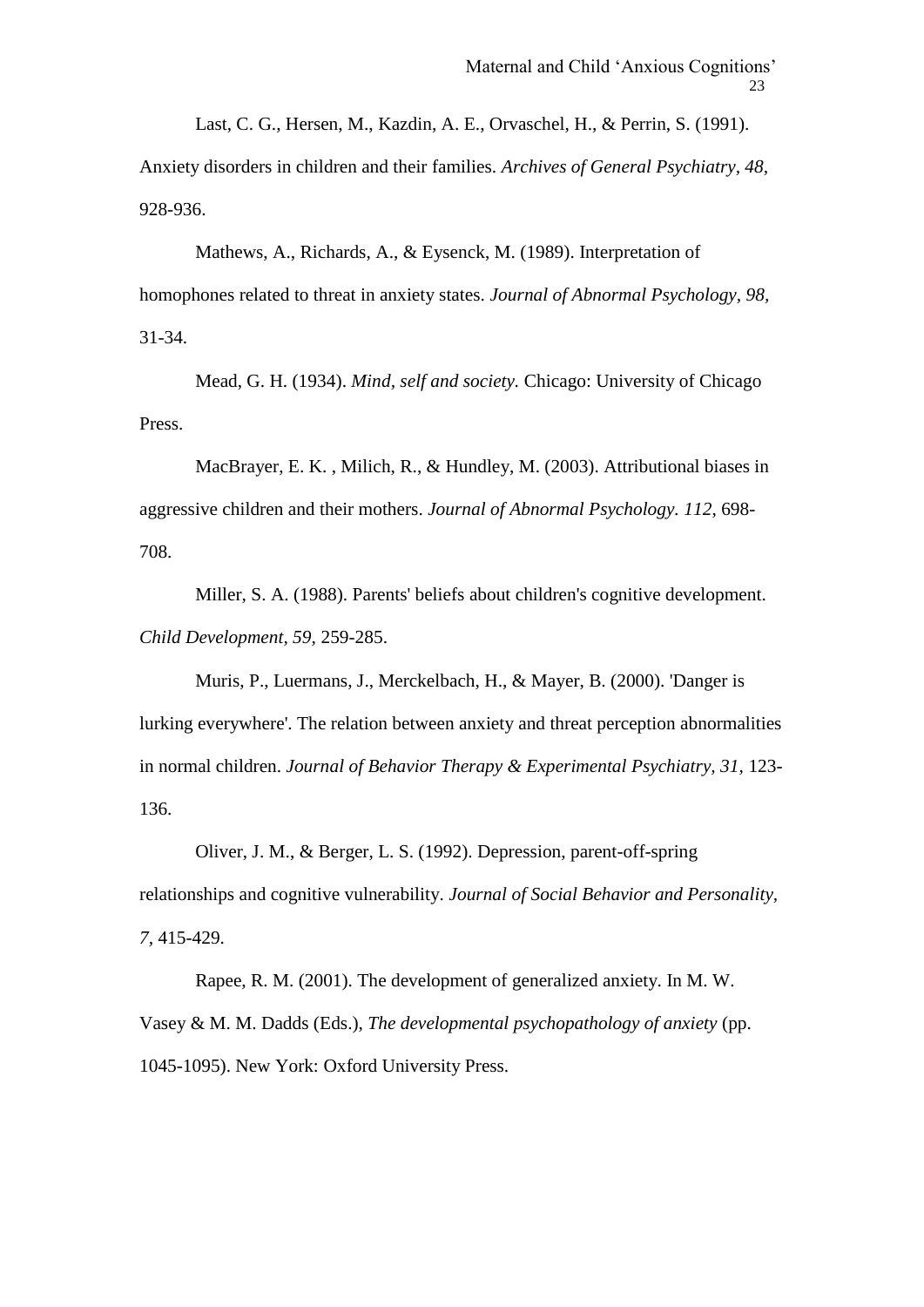Rubin, K. H., Cheah, C. S. L., & Fox, N. (2001). Emotion regulation,

parenting and display of social reticence in preschoolers. *Early Education and Development, 12*, 97-115.

Seligman, M. E. P., Peterson, C., Kaslow, N. J., Tanenbaum, R. L., Alloy, L. B., & Abramson, L. Y. (1984). Attributional style and depressive symptoms among children. *Journal of Abnormal Psychology, 93,* 235-238.

Shrout, P. E., & Fleiss, J. L. (1979). Intraclass correlations: Uses in assessing rater reliability. *Psychological Bulletin, 8,* 420-428.

Stark, K. D., Schmidt, K. L., & Joiner, T. E. (1996). Cognitive triad:

Relationship to depressive symptoms, parents' cognitive triad, and perceived parental messages. *Journal of Abnormal Child Psychology, 24,* 615-631.

Teti, D. M., & Gelfand, D. M. (1991). Behavioral competence among mothers of infants in the first year: The mediational role of maternal self-efficacy. *Child Development, 62,* 918-929.

Turk, E. & Bry, B. H. (1992). Adolescents' and parents' explanatory styles and parents' causal explanations about their adolescents. *Cognitive Therapy and Research, 16,* 349-357.

Turner, S. M., Beidel, D. C., Roberson-Nay, R., & Tervo, K. (2003). Parenting behaviors in parents with anxiety disorders. *Behaviour Research and Therapy, 41,* 541-554.

Verhulst, F. C. (2001). Community and epidemiological aspects of anxiety disorders in children. In W. K. Silverman & P. D. A. Treffers (Eds.), *Anxiety disorders in children and adolescents: Research, assessment and intervention* (pp. 273-292). Cambridge: Cambridge University Press.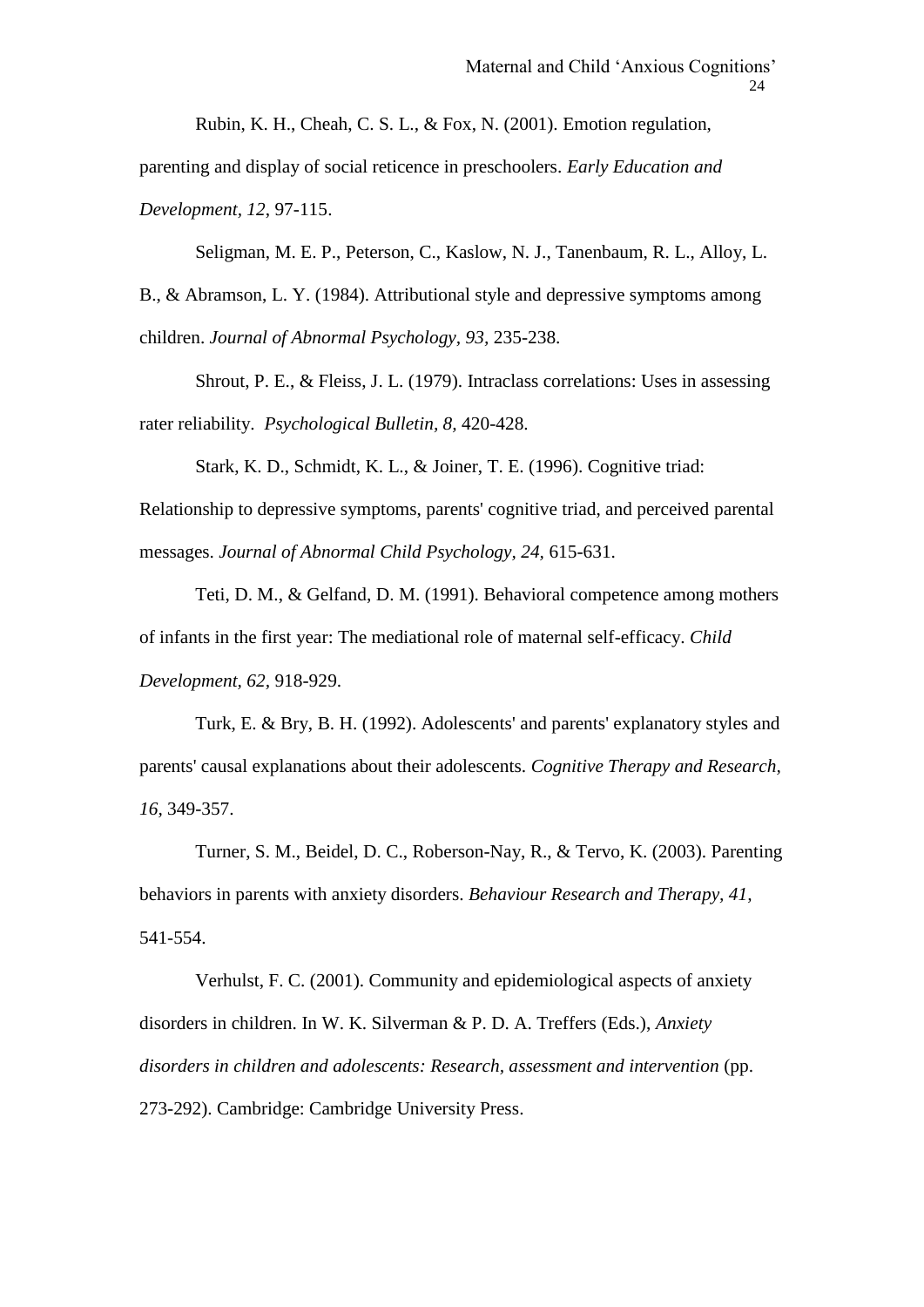Weissman, M. M., Leckman, J. F., Merikangas, K. R., Gammon, D., &

Prusoff, B. A. (1984). Depression and anxiety disorders in parents and children.

*Archives of General Psychiatry, 41,* 845-852.

Wood, J. J., McLeod, B. D., Sigman, M., Hwang, W., & Chu, B. C. (2003).

Parenting and childhood anxiety: theory, empirical findings, and future directions.

*Journal of Child Psychology and Psychiatry, 44*, 134-151.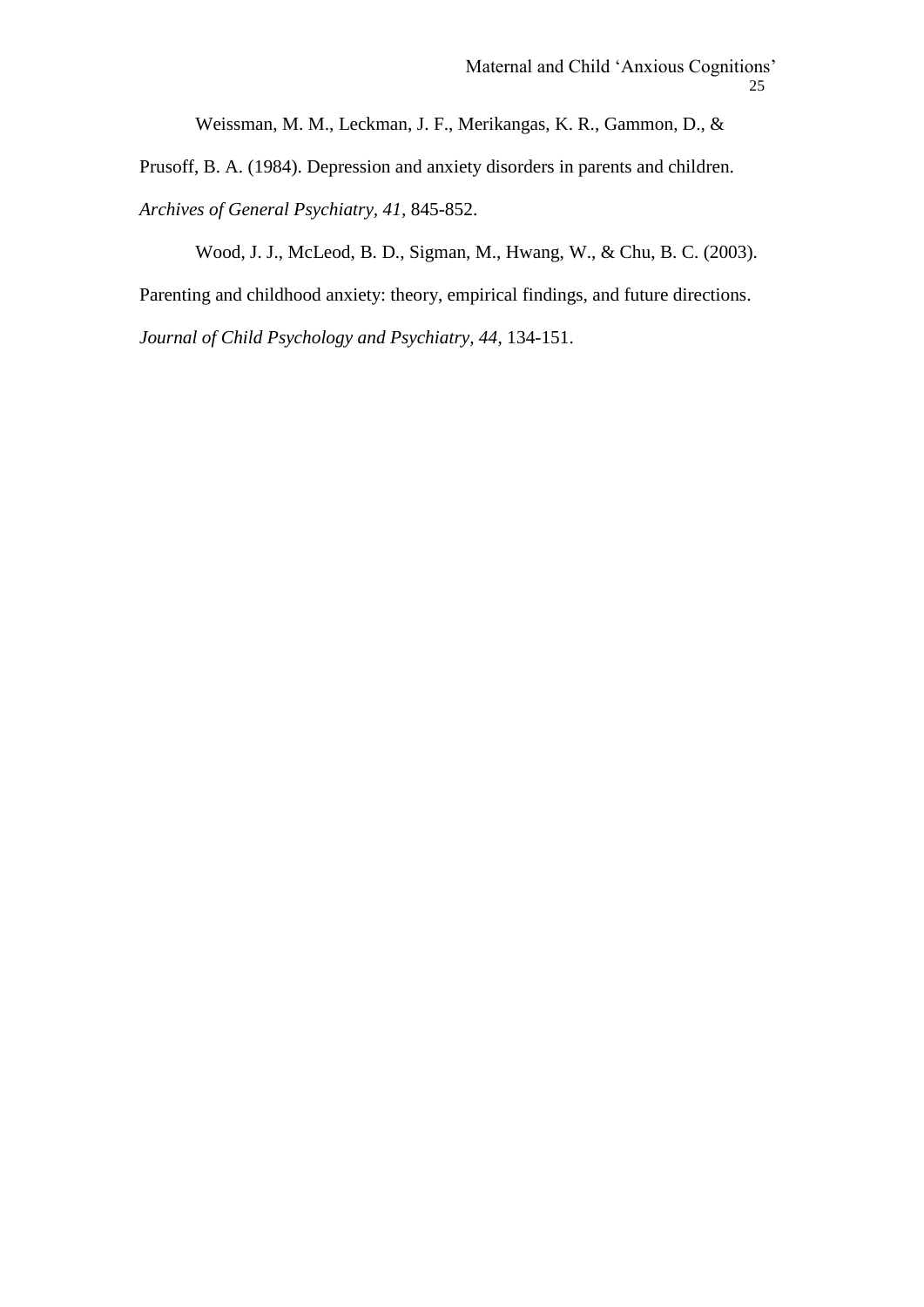|                    | Time 1        |            | Time 2        |           |  |
|--------------------|---------------|------------|---------------|-----------|--|
|                    | $n = 54$      |            | $n = 54$      |           |  |
|                    | Mean $(sd)$   | Range      |               | Range     |  |
| Child measures     |               |            |               |           |  |
| ASQ Distress (c)   | 51.00 (19.85) | 19-95      | 51.22 (22.70) | $0 - 101$ |  |
| $ASQ$ Threat $(c)$ | 20.56 (4.70)  | 13-31      | 18.65 (4.84)  | $12 - 31$ |  |
| Mother measures    |               |            |               |           |  |
| ASQ Distress (p)   | 58.09 (22.31) | $0-101$    | 56.00 (22.60) | $0 - 91$  |  |
| $ASQ$ Threat $(p)$ | 19.85 (4.40)  | 14-31      | 18.70(4.01)   | 13-28     |  |
| ASQ Distress (pc)  | 66.24 (15.72) | $40 - 105$ | 64.15 (19.68) | 10-106    |  |
| ASQ Threat (pc)    | 22.24 (4.00)  | 13-31      | 20.07 (4.59)  | 12-32     |  |

*Means, standard deviations and ranges of child and mother ASQ scores*

Note. ASQ: Ambiguous Situations Questionnaire; c: child anxious cognition; p:

parent self-cognition; pc: parent expectations about the child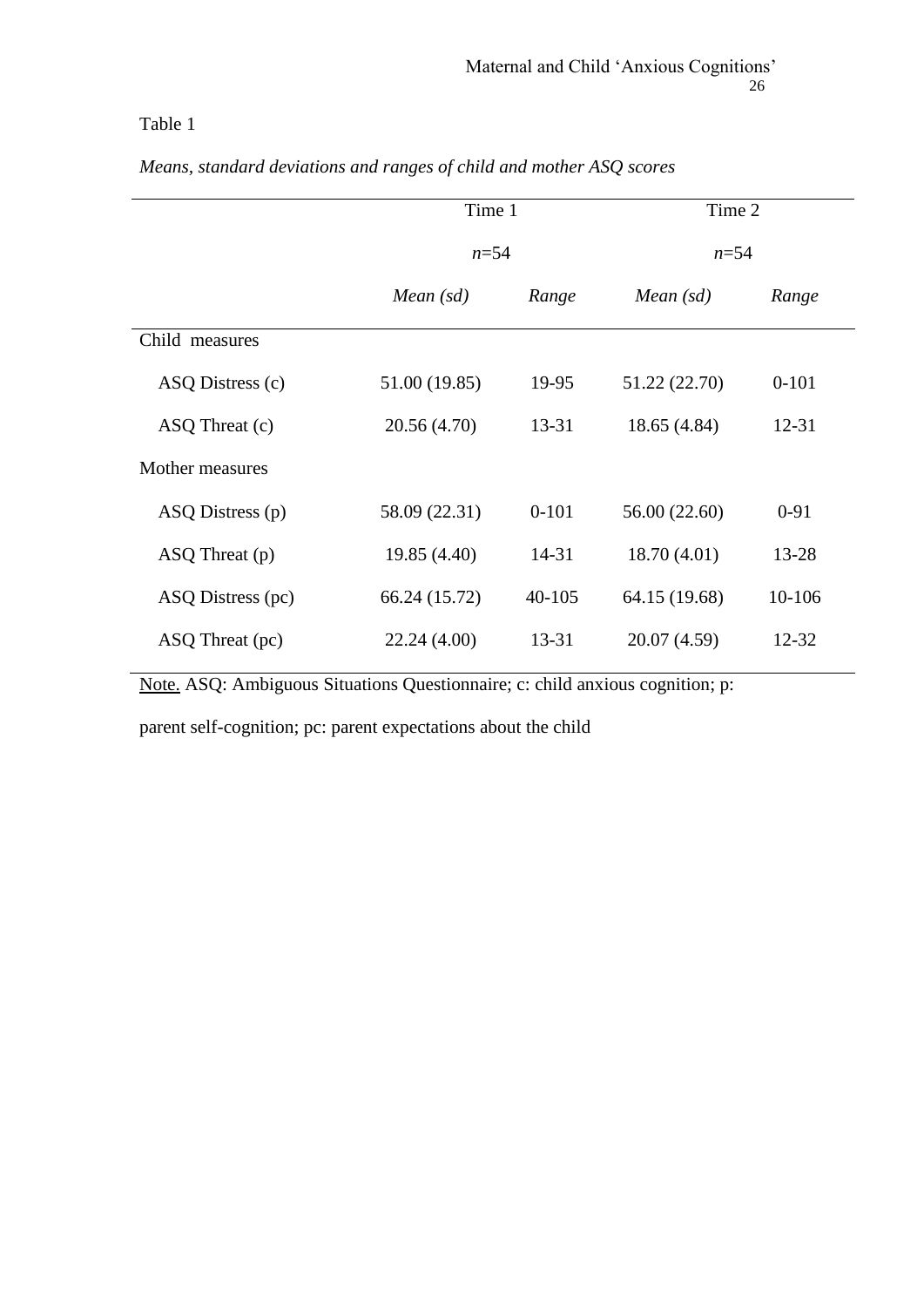| Bivariate correlations between children's cognitions and mothers' self-cognitions and expectations |  |
|----------------------------------------------------------------------------------------------------|--|
|----------------------------------------------------------------------------------------------------|--|

|           |        |                 |                 |         |                 |        | Mother report |                 |        |                 |        |
|-----------|--------|-----------------|-----------------|---------|-----------------|--------|---------------|-----------------|--------|-----------------|--------|
|           |        |                 | Time 1          |         |                 |        | Time 2        |                 |        |                 |        |
|           |        |                 |                 |         |                 |        |               |                 |        |                 |        |
|           |        |                 | $ASQ-p$         | $ASQ-p$ | ASQ-pc          | ASQ-pc |               | $ASQ-p$         | ASQ-p  | ASQ-pc          | ASQ-pc |
|           |        |                 | <b>Distress</b> | Threat  | <b>Distress</b> | Threat |               | <b>Distress</b> | Threat | <b>Distress</b> | Threat |
|           | Time 1 | $ASQ-c$         | .09             | .10     | .26             | $.29*$ |               | .16             | .08    | .25             | $.27*$ |
|           |        | <b>Distress</b> |                 |         |                 |        |               |                 |        |                 |        |
|           |        | $ASQ-c$         | $-.03$          | .24     | .05             | .15    |               | $-.01$          | .16    | .12             | $.34*$ |
|           |        | Threat          |                 |         |                 |        |               |                 |        |                 |        |
| cognition |        |                 |                 |         |                 |        |               |                 |        |                 |        |
|           |        |                 |                 |         |                 |        |               |                 |        |                 |        |
| Child     | Time 2 | $ASQ-c$         | .15             | .17     | .24             | .23    |               | $.27*$          | .05    | $.38**$         | $.30*$ |
|           |        | <b>Distress</b> |                 |         |                 |        |               |                 |        |                 |        |
|           |        | $ASQ-c$         | .04             | $.28*$  | $.27*$          | .24    |               | .02             | .11    | .20             | .44*** |
|           |        |                 |                 |         |                 |        |               |                 |        |                 |        |
|           |        | Threat          |                 |         |                 |        |               |                 |        |                 |        |

*Note.* ASQ: Ambiguous Situations Questionnaire; c: child anxious cognition; p: parent self-cognition; pc: parent expectations about the child

\* p < .05; \*\* p < .01; \*\*\* p < .001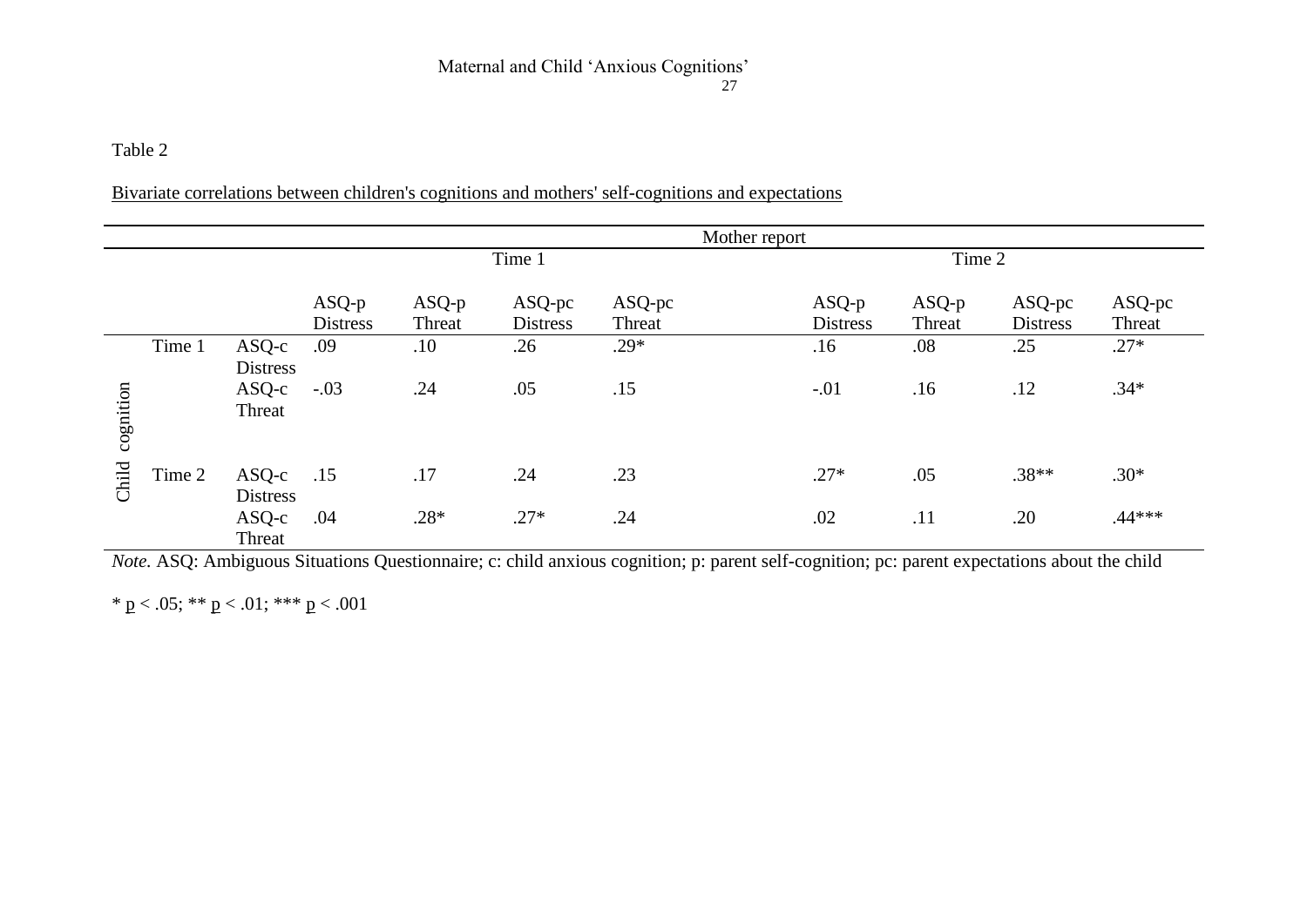| Predictor             | B       | SE(B) | $\beta$ | Increment in $\mathbb{R}^2$ |
|-----------------------|---------|-------|---------|-----------------------------|
| Step 1                |         |       |         | $.46***$                    |
| Gender                | .24     | 1.02  | .03     |                             |
| White UK              | $-1.64$ | 1.09  | $-.17$  |                             |
| Time 1 ASQ Threat (c) | .62     | .12   | .60     |                             |
| Step 1                |         |       |         | .01                         |
| Time 1 ASQ Threat (p) | 6.53    | 5.92  | .12     |                             |

*Predicting time 2 child threat cognitions from time 1 mother self-cognitions of threat*

*Note.* ASQ: Ambiguous Situations Questionnaire; c: child anxious cognition; p: parent

self-cognition

\*\*\*  $p < .001$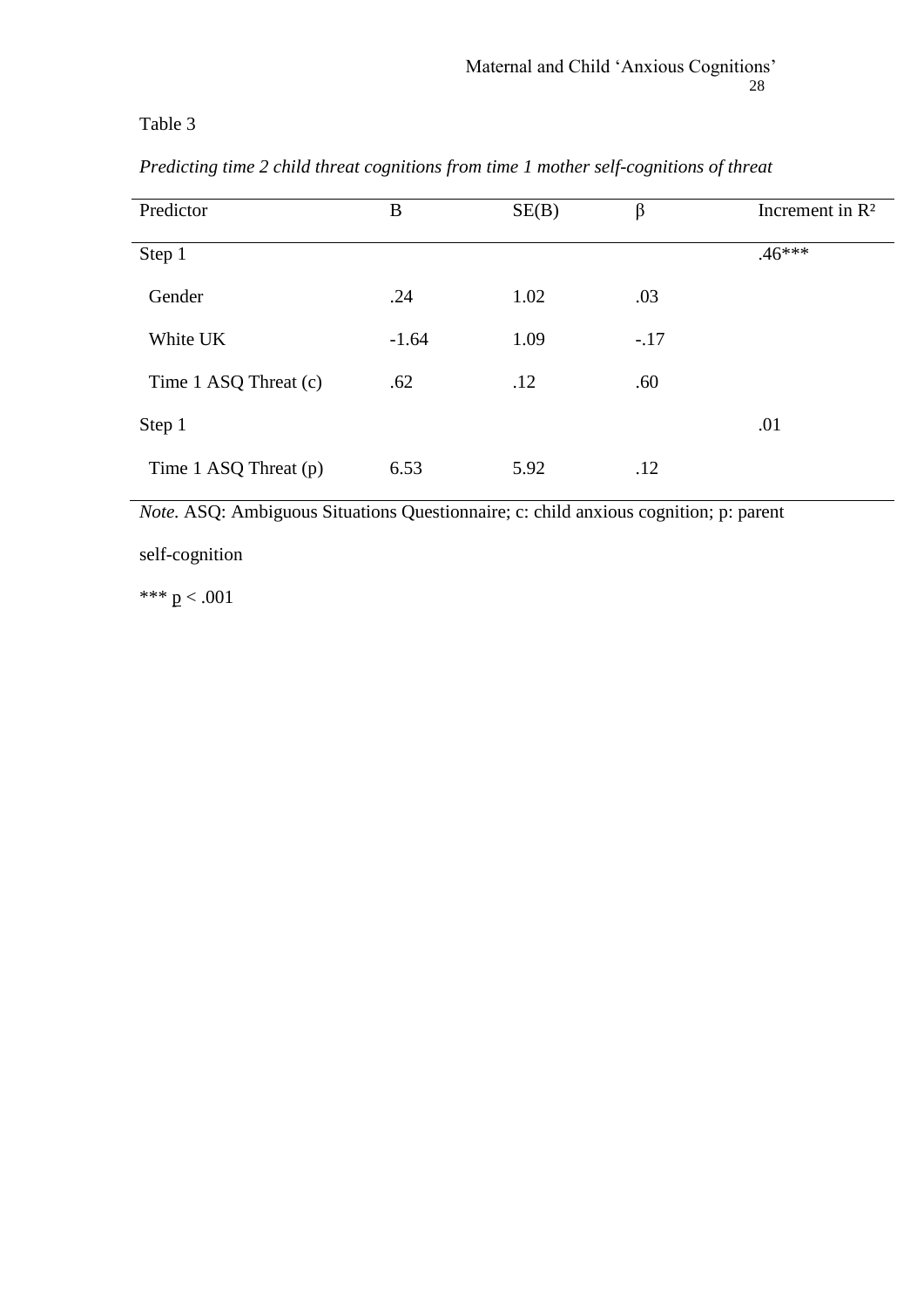*Predicting time 2 child threat cognitions from time 1 mother expectations of child* 

| Predictor              | B       | SE(B) | β        | Increment in $\mathbb{R}^2$ |
|------------------------|---------|-------|----------|-----------------------------|
| Step 1                 |         |       |          | $.46***$                    |
| Gender                 | .24     | 1.02  | .03      |                             |
| White UK               | $-1.64$ | 1.09  | $-1.71$  |                             |
| Time 1 ASQ-c Threat    | .62     | .12   | $.60***$ |                             |
|                        |         |       |          |                             |
| Step 2                 |         |       |          | $.05*$                      |
| Time 1 ASQ-pc Distress | .07     | .03   | $.23*$   |                             |

*distress*

*Note.* ASQ: Ambiguous Situations Questionnaire; c: child anxious cognition; pc:

parent expectations about the child

\* p < .05; \*\*\* p < .001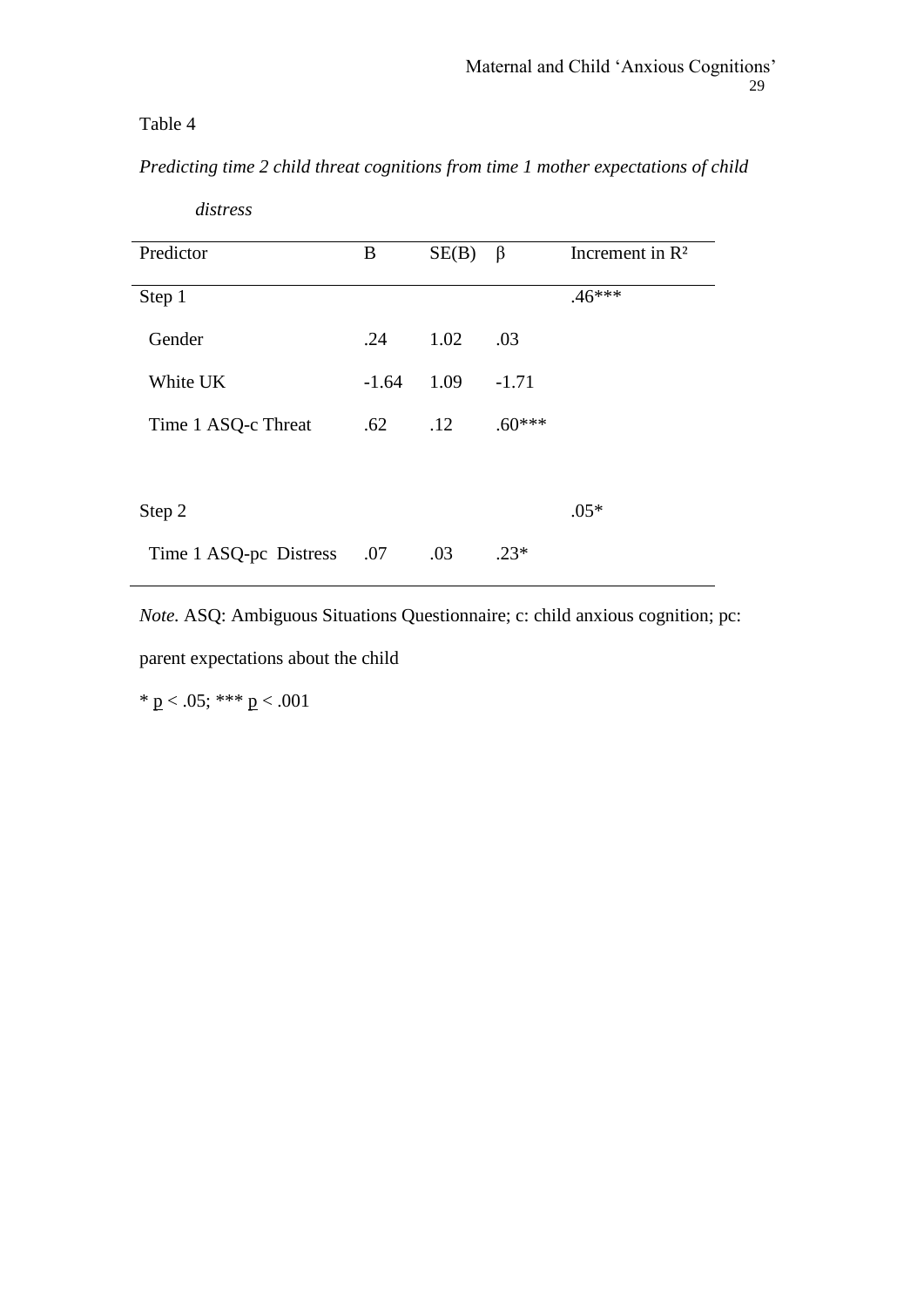# *Predicting time 2 mother expectations of child threat from time 1 child threat*

| cognitions |
|------------|
|------------|

| Predictor                   | $\bf{B}$ | SE(B) | $\beta$  | Increment in R <sup>2</sup> |
|-----------------------------|----------|-------|----------|-----------------------------|
| Step 1                      |          |       |          | $.46***$                    |
| Gender                      | $-.37$   | .98   | $-.04$   |                             |
| White-UK                    | $-1.87$  | .96   | $-.21$   |                             |
| Time one ASQ Threat (p-c)   | .72      | .12   | $.63***$ |                             |
|                             |          |       |          |                             |
| Step 2                      |          |       |          | .03                         |
| Time one ASQ Threat (c)     | .19      | .11   | .20      |                             |
| Step 3                      |          |       |          | .05                         |
| Interaction of time one ASQ | .45      | .20   | $1.14*$  |                             |
| Threat (c) and Gender       |          |       |          |                             |
| Interaction of time one ASQ | $-.10$   | .23   | $-.22$   |                             |
| Threat (c) and White UK     |          |       |          |                             |

*Note.* ASQ: Ambiguous Situations Questionnaire; c: child anxious cognition; pc:

parent expectations about the child

\* p < .05; \*\*\* p < .001